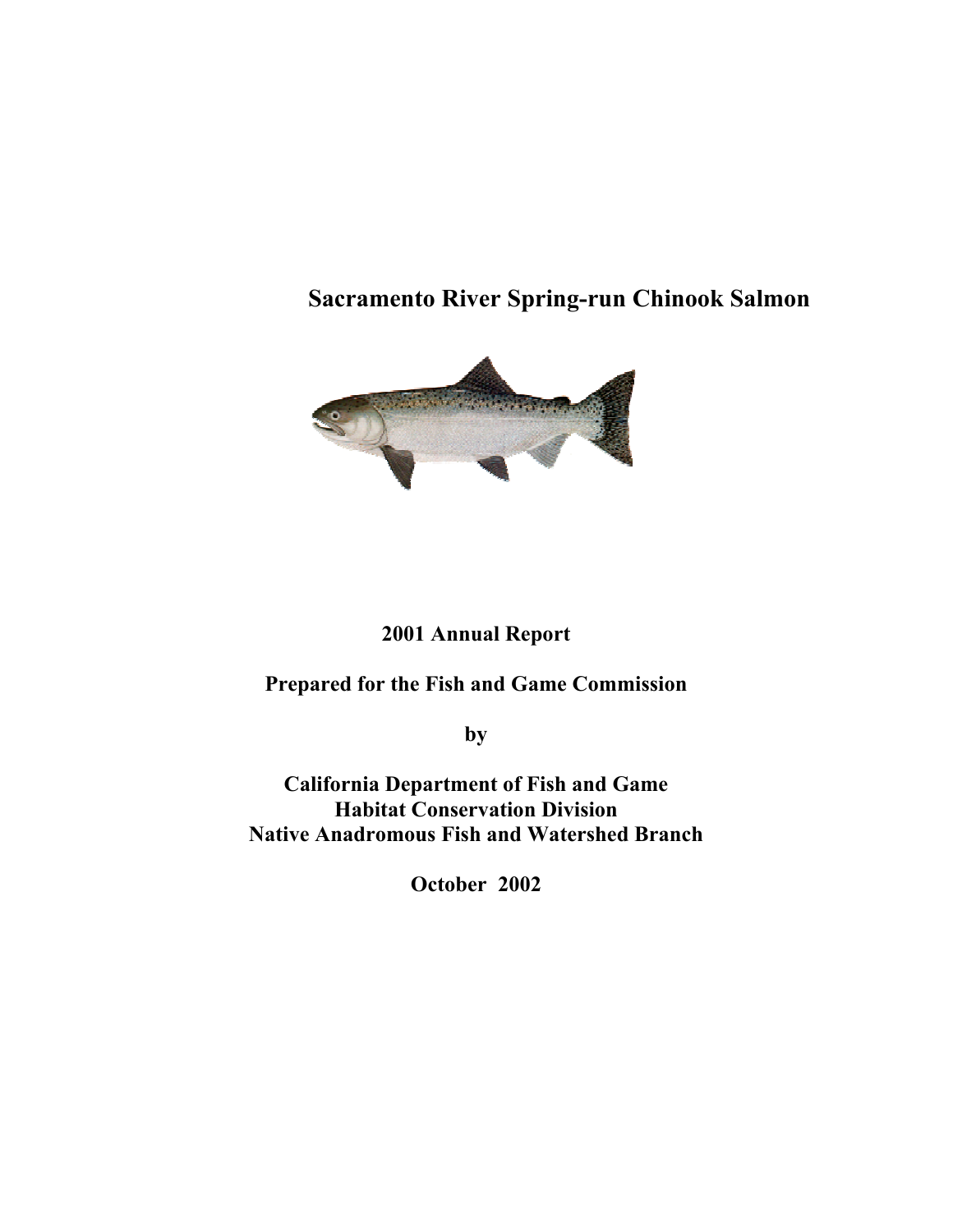## **TABLE OF CONTENTS**

| CENTRAL VALLEY PROJET/STATE WATER PROJECT OPERATION16                                                          |
|----------------------------------------------------------------------------------------------------------------|
| CENTRAL VALLEY PROJECT IMPROVEMENT ACT PROGRAM16                                                               |
| NATIONAL MARINE FISHERIES SERVICE RECOVERY PLANNING17                                                          |
|                                                                                                                |
| RESTORATION AND MANAGEMENT ACTIVITIES ON SACRAMENTO RIVER                                                      |
|                                                                                                                |
|                                                                                                                |
| VII. LITERATURE CITED AND PERSONAL COMMUNICATIONS22                                                            |
|                                                                                                                |
| A. SPRING-RUN CHINOOK SALMON MONITORING AND CONSERVATION<br>EFFORTS IN THE SACRAMENTO RIVER MAINSTEM AND<br>24 |
| B. RESTORATION AND MANAGEMENT ACTIVITIES BY WATERSHED<br>$\mathbf{1}$                                          |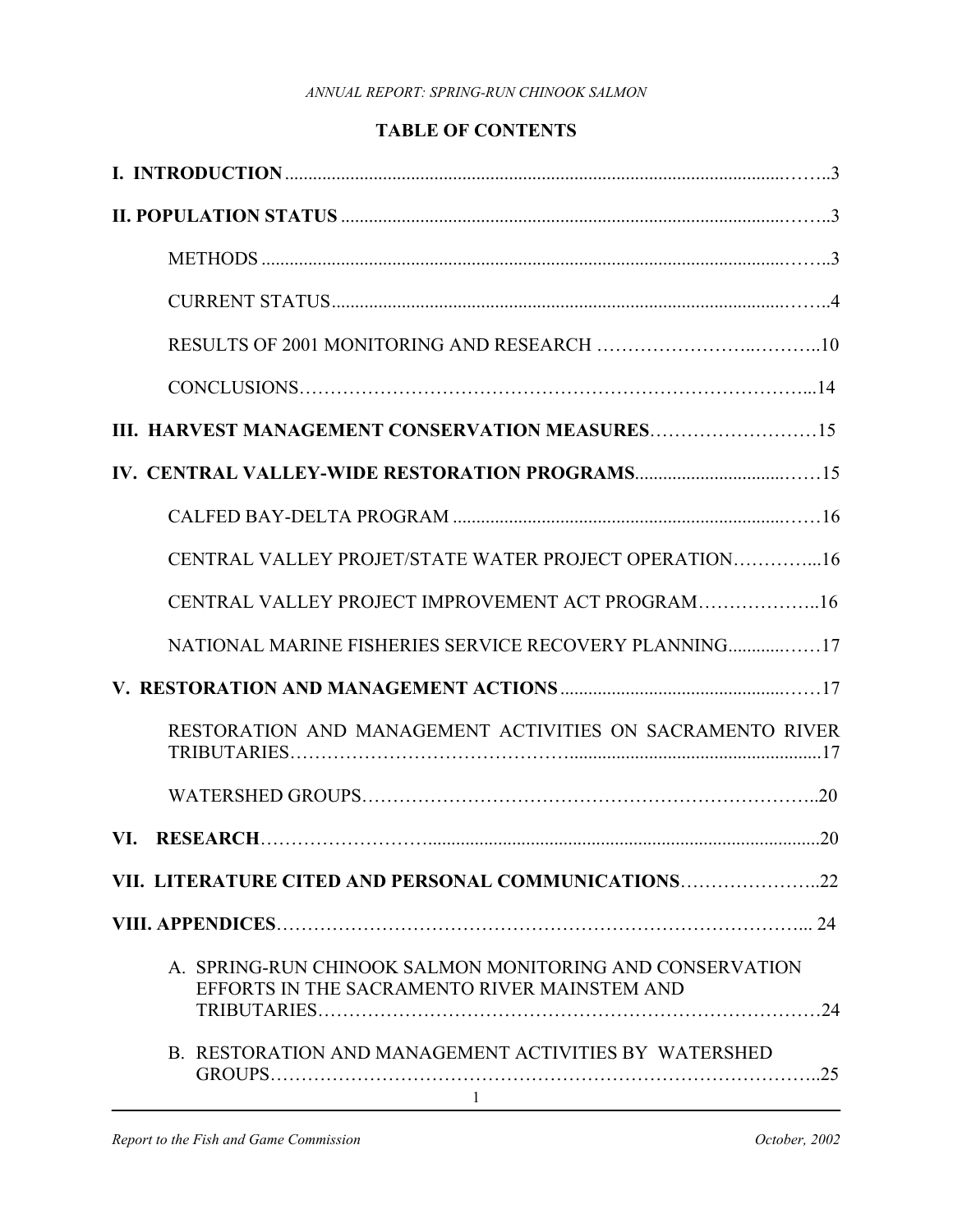|--|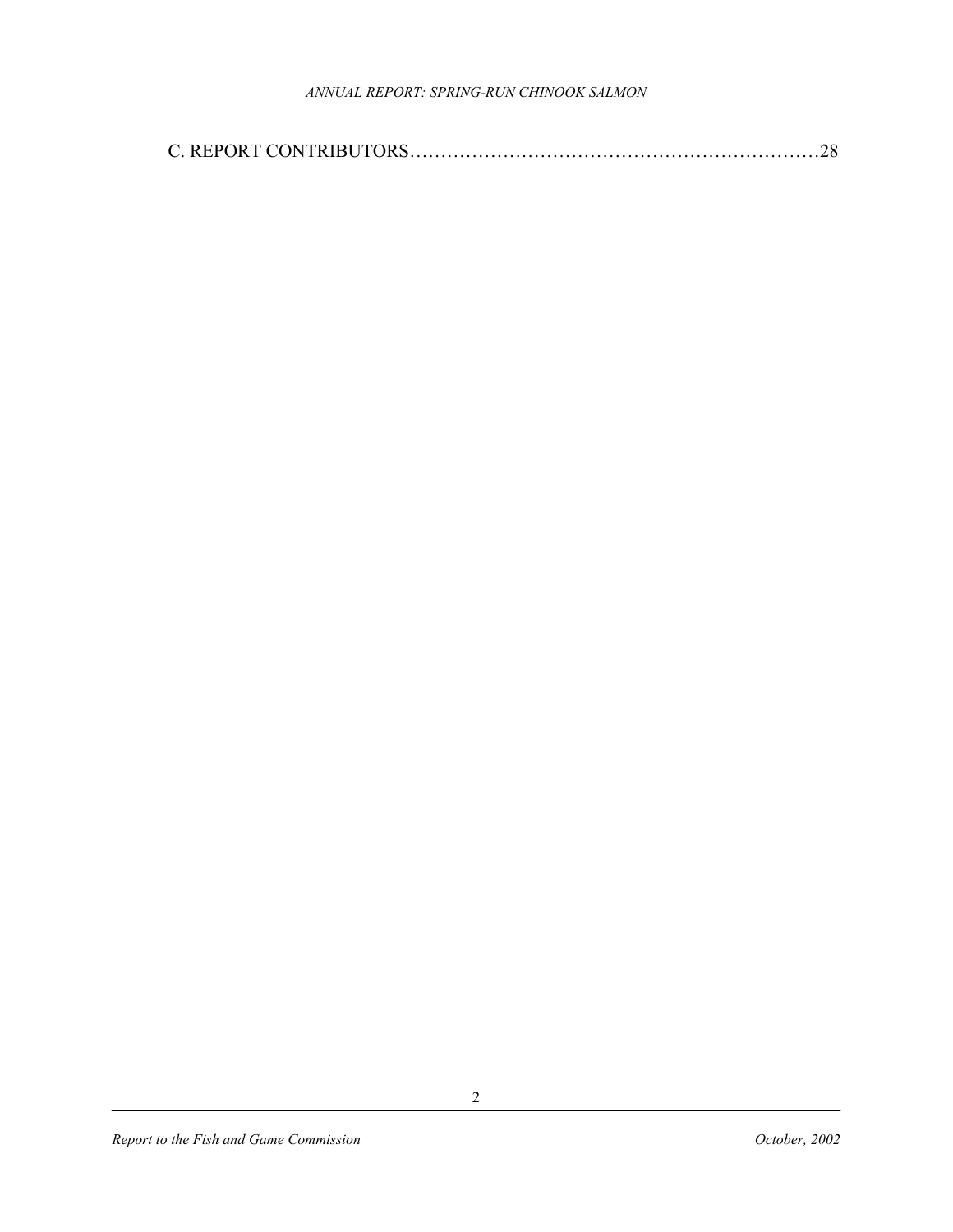#### **I. INTRODUCTION**

 The status of Sacramento River spring-run Chinook salmon (*Oncorhyncus tshawytscha*) and previous monitoring, restoration, and management activities have been documented by the Candidate Species Status Report (CDFG 1998) and Annual Reports to the Fish and Game Commission (Commission) (CDFG 2000, 2001). Scientific information related to spring-run Chinook salmon distribution, life history, and current issues has been reviewed by Moyle (2002). Conservation efforts of spring-run Chinook salmon stakeholders have also been reported (Bingham and Harthorn 2000). This document is the third annual Sacramento River spring-run Chinook salmon report to the Commission since its listing as a threatened species on February 5, 1999. This report describes population status, research and monitoring activities, and status of restoration and management. The report also provides an update on watershed conservancy activities on selected Sacramento River tributaries. Current issues, science, and research regarding spring-run Chinook salmon conservation are also discussed in this report.

### **II. POPULATION STATUS**

#### **METHODS**

 The adult fish population counts in this report were based primarily on snorkel surveys where fish were observed and counted, with the exception of Battle and Mill creeks and the Yuba River*.* For Mill Creek, the estimate was calculated by expanding the salmon redd counts by the total available spawning habitat. Battle Creek numbers were derived by combining the passage information gathered from both live trapping and underwater videography. Run timing, appearance, coded wire tags, spawning ground surveys, and genetic analysis were used to differentiate spring-run Chinook. Adult fish counts for the Yuba River were estimated by live trapping during the spring-run migration period of late-February through July. Additionally on the Yuba River, spawning surveys were conducted to estimate the spring-run Chinook population size, determine spawning time and location, and record redd depths. Methods specific for each tributary are described in the monitoring and research section below. The term "spawning escapement estimate" is not used in this report because the counts presented are based on various methods that do not yield actual escapement estimates based on conventional models (CDFG 2001)*.* 

 Juvenile spring-run Chinook salmon were sampled by rotary screw trapping in Deer, Mill, and Butte creeks as well as the Yuba River. Outmigrant monitoring of spring-run salmon in Deer and Mill creeks is used to define their life history and to provide data on yearling salmon outmigration for use in Delta water management decisions. Outmigrant spring-run Chinook salmon from Deer and Mill creeks are not coded-wire tagged due to the low number of fish sampled at the trapping facilities.

Adult salmon returning in 2001 were assumed to be mostly three-year-old fish (CDFG 1998, 2001). The comparison of one spawning generation to the next is known as the Cohort Replacement Rate (CRR). This parameter is used to describe the number of current year spawners produced by the parental generation. This spawner-to-spawner ratio is defined by the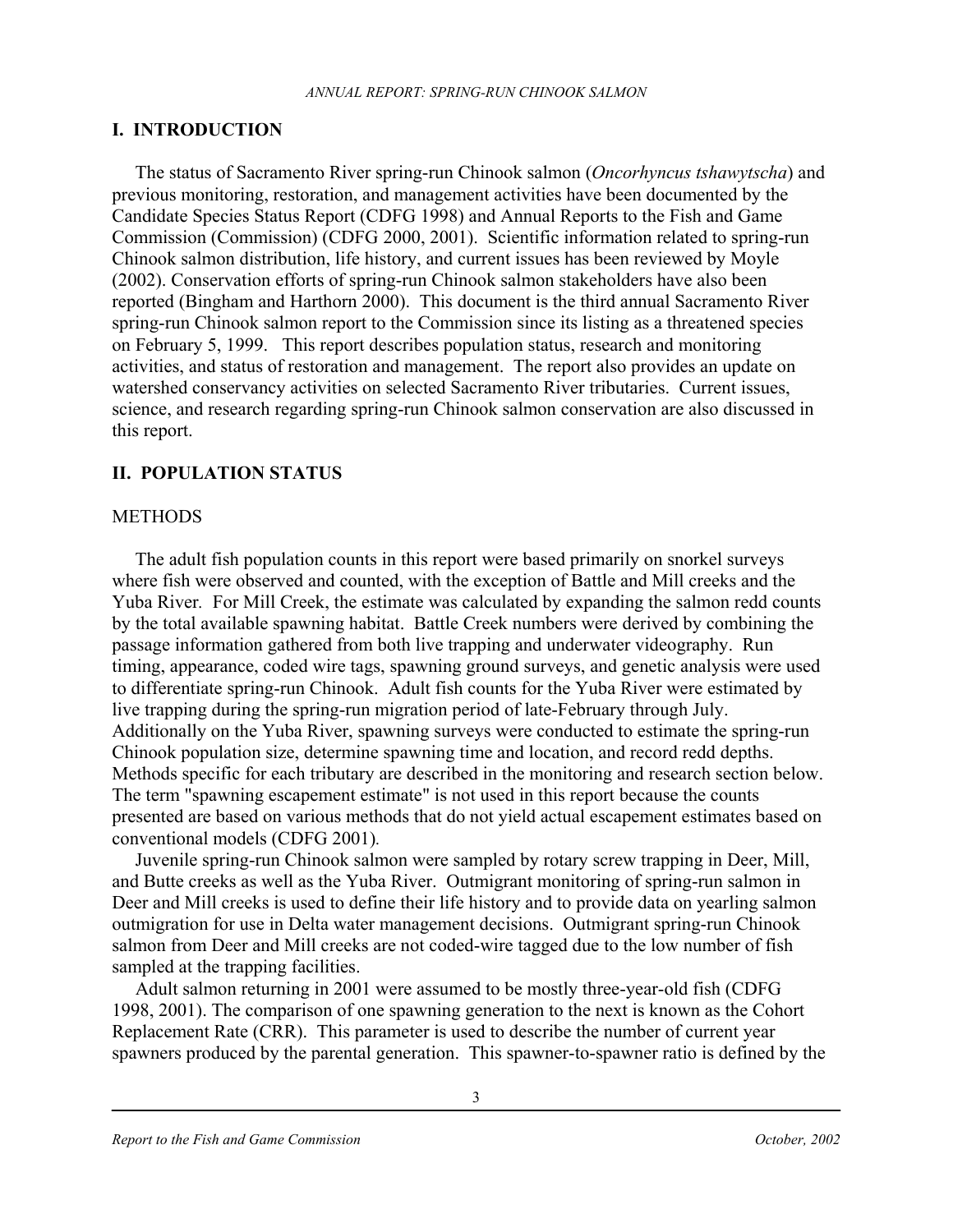number of naturally produced and naturally spawning adults in one generation divided by the number of naturally spawning adults in the previous generation. The ratio describes the rate at which each subsequent generation, or cohort, replaces the previous one, hence is a measure of population change. When the rate is 1.0, the subsequent cohort exactly replaces the parental cohort and the population is in equilibrium. When the ratio is greater than one, there is a net increase in the number of fish surviving to reproduce and the population increases. When the rate is less than one, subsequent cohorts fail to replace their parents and the population declines.

#### CURRENT STATUS

A previous status review has documented the long-term overall population trend for springrun Chinook salmon in the Central Valley (CDFG 1998). Baseline data from monitoring and research on selected Sacramento River tributaries included in this report are: adult spring-run Chinook salmon population counts from 1995 to 2001 (Table 1), cohort replacement rates based on population counts from 1998 to 2001 (Table 2), adult spring-run Chinook salmon redd and carcass survey data (Table 3), and juvenile spring-run Chinook salmon monitoring (Table 4). These baseline data measure spring-run Chinook population changes, which provide important information for management of Sacramento River tributary ecosystems.

Total adult spring-run Chinook salmon counts for 2001 were much higher than those for 2000, but still lower than those for the 1998 parental generation (Table 1). Most of the creeks supporting spatially isolated spring-run Chinook salmon showed higher fish counts in 2001 than in 2000.

Cohort replacement rates for selected Sacramento River tributaries are summarized in Table 2. The 1998 spawners produced most of the 2001 spawners, assuming that spring-run Chinook return as three-year-old fish. However, Brood-Year (BY) data (e.g. rates of grilse return, age structure, and sex ratio) is lacking for Central Valley spring-run. The CRRs from selected creeks ranged from 0.47 to 2.6 in 2001 (Table 2). Although most creeks in 2001 showed an increase in adult fish numbers from the mid-1990's (Table 1), their 2001 CRRs were less than one, the lowest since 1998 (Table 2). The 2001 CRR for Mill Creek was 2.6, the only stream where the CRR was larger than 1. These CRR changes indicate a decreasing abundance of spring-run Chinook salmon in most creeks from the 1998 to the 2001 generation, with the exception of Mill Creek.

 Among these Sacramento River tributaries, Deer, Mill and Butte creeks are the principal streams still supporting spawning and rearing habitat for spring-run Chinook (Moyle 2002). Sampling on Deer Creek has been conducted according to consistent protocols since 1990 (Harvey 2002 personal communication; CDFG 1998, 2001). Adult spring-run Chinook population counts in Deer Creek from 1990 to 2001 (Figure 1) were selected as an index of status changes in Sacramento River tributaries. The status changes are better estimated with the CRR changes (Figure 2), which assume that spring-run return as three-year-old adults. However, spring-run populations may exhibit different age compositions. Since there are no age composition data, the CRRs used in this report do not represent other spring-run groups that return as two-year-old or four-year-old fish. Figure 2 shows four CRR points for each BY lineage (Cohort 1, 2, and 3) from 1990 to 2001. The CRRs in Deer Creek were highly variable for the three BY lineages over this time period, but were mostly greater than 1.0 (Figure 2).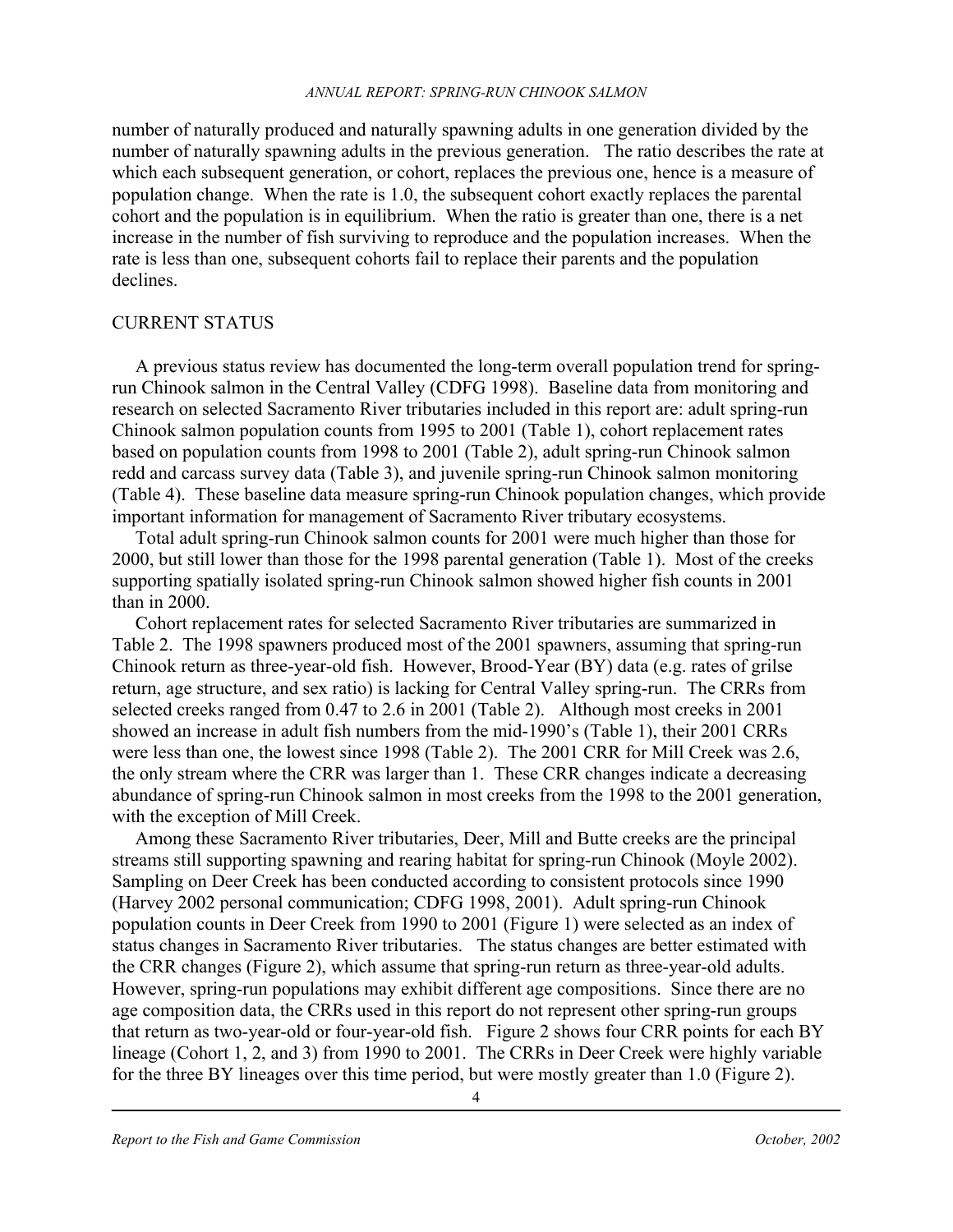The CRR for Cohort 1 (1990 BY lineage) exceeded 2.0 in all years except 1993, fluctuating from 2.3 (1990) to 0.6 (1993) and to 2.4 (1996) and 2.6 (1999). Cohort 2 (1991 BY lineage) has shown CRRs consistently higher than 1.0, ranging from 1.0 to 1.4. CRRs for Cohort 3 (1992 BY lineage) were variable, 2.7 (1992), 6.2 (1995), 1.5 (1998) and 0.86 (2001). Other assessments of adult spring-run spawning (Table 3) and juvenile spring-run abundance for selected Sacramento River tributaries (Table 4) are discussed in detail in the following section.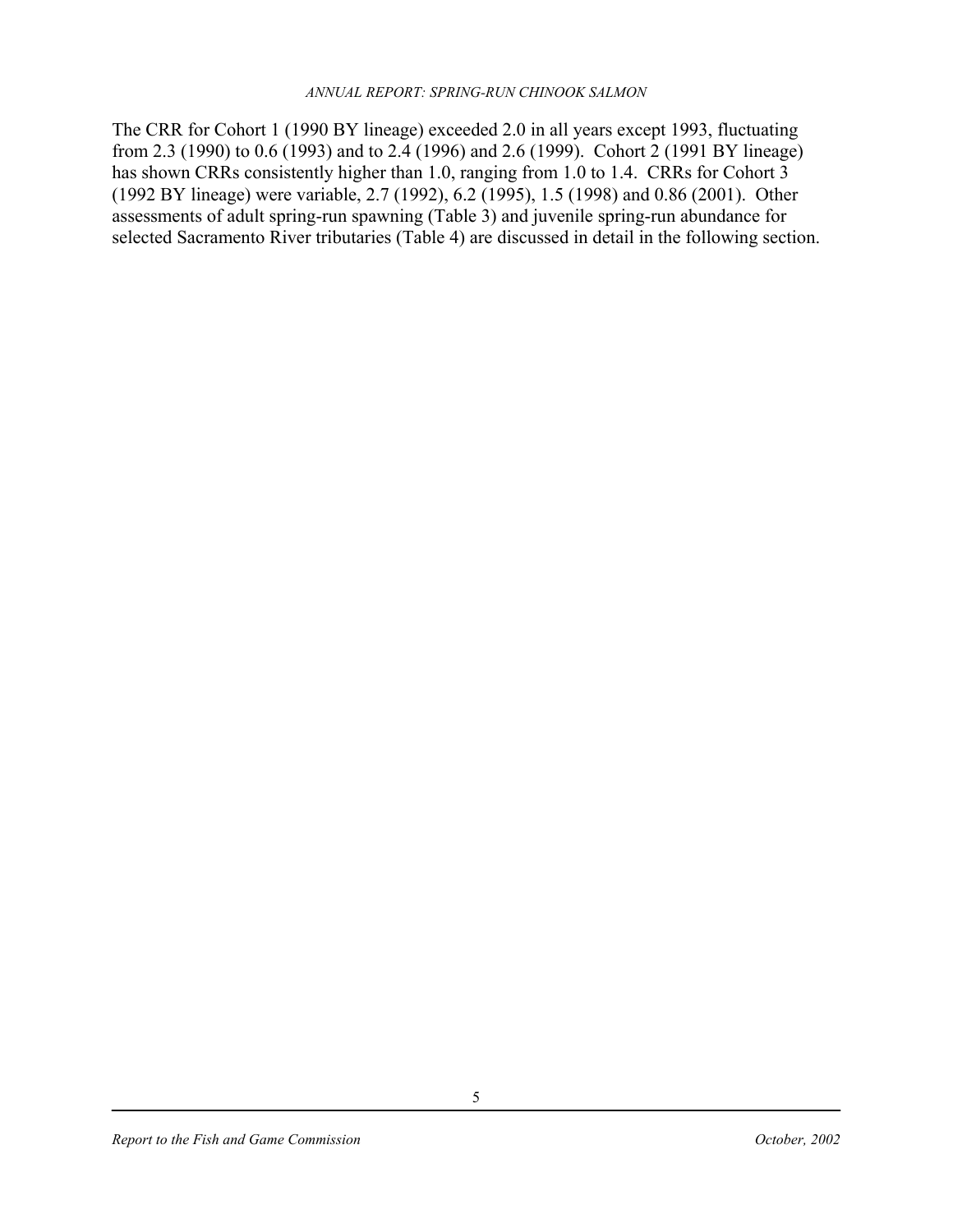| <b>Tributary</b> | 2001      | 2000     | 1999           | 1998           | 1997             | 1996           | 1995           |
|------------------|-----------|----------|----------------|----------------|------------------|----------------|----------------|
| Antelope Cr.     | 8         | 9        | 40             | 154            | $\boldsymbol{0}$ |                | 7              |
| Big Chico        | 39        | 27       | 27             | 369            | $\overline{2}$   | $\overline{2}$ | 200            |
| Cr.              |           |          |                |                |                  |                |                |
| Battle Cr.       | See text  |          |                |                |                  |                |                |
| Butte Cr.        | 9,605     | 4,118    | 3,529-         | 20,259         | 635              | 1,413          | 7,500          |
|                  |           |          | 3,679          |                |                  |                |                |
| Clear Cr.        | See text  |          |                |                |                  |                |                |
| Beegum/          | 245       | 120      | 102            | 477            | N <sub>0</sub>   | 6              | 8              |
| Cottonwood       |           |          |                |                | estimate         |                |                |
| Cr.              |           |          |                |                |                  |                |                |
| Deer Cr.         | 1,622     | 637      | 1,591          | 1,879          | 466              | 614            | 1,295          |
| Mill Cr.         | $1,104**$ | 544      | 560            | 424            | 200              | 252            | 320            |
| Yuba River       | $108***$  | No       | N <sub>o</sub> | N <sub>0</sub> | N <sub>o</sub>   | N <sub>o</sub> | N <sub>0</sub> |
|                  |           | estimate | estimate       | estimate       | estimate         | estimate       | estimate       |
| Total            | 12,731    | 5,455    | 5,849          | 23,562         | 1,303            | 2,288          | 9,330          |

#### **Table 1. Adult spring-run Chinook salmon population counts for Sacramento River tributaries, 1995-2001\***

\* Based on snorkel surveys unless otherwise indicated.

\*\* Based on expanded salmon redd counts.

\*\*\* Based on the phenotypic migration period (Mar. through July); spring-and fall-run races cannot be differentiated in the Yuba River.

| Table 2. Adult spring-run Chinook salmon cohort replacement rates for selected |  |
|--------------------------------------------------------------------------------|--|
| <b>Sacramento River tributaries, 1998-2001</b>                                 |  |

| <b>Tributary</b> | 2001   | 2000                 | 1999                 | 1998  |
|------------------|--------|----------------------|----------------------|-------|
| Butte Cr.        | 0.47   | 6.5                  | $\sim$ $\sim$<br>ن ک | ن . پ |
| Deer Cr.         | 0.86   |                      | $\angle 0$           | ن .   |
| Mill Cr.         | $2.6*$ | $\sim$ $\sim$<br>ن ک | ر…                   | 2.Z   |

\* Only Mill Creek had a Cohort Replacement Rate >1 in 2001.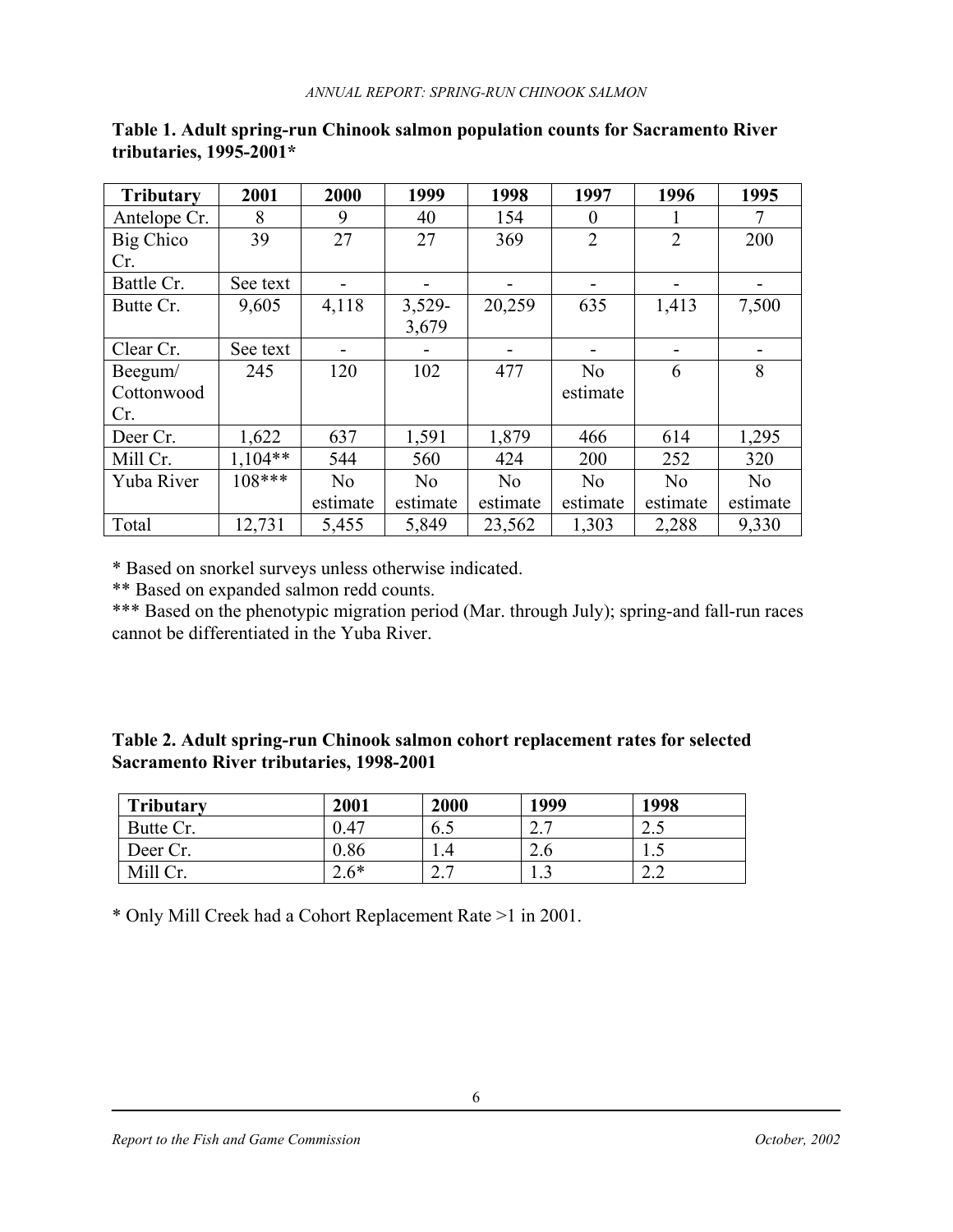

Figure 1. Deer Creek spring-run Chinook salmon abundance, 1990-2001.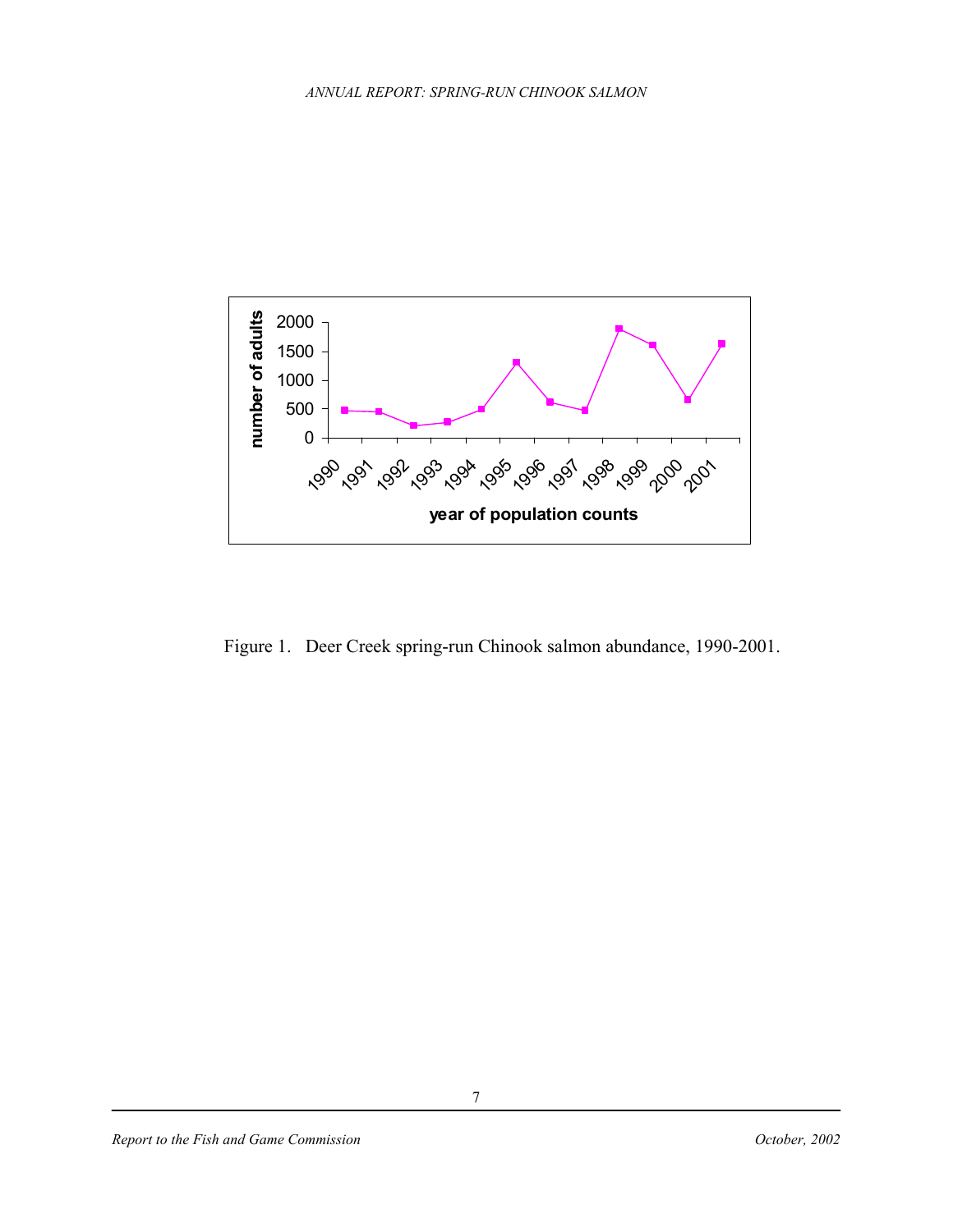

Figure 2. Deer Creek spring-run Chinook salmon cohort replacement rate (CRR).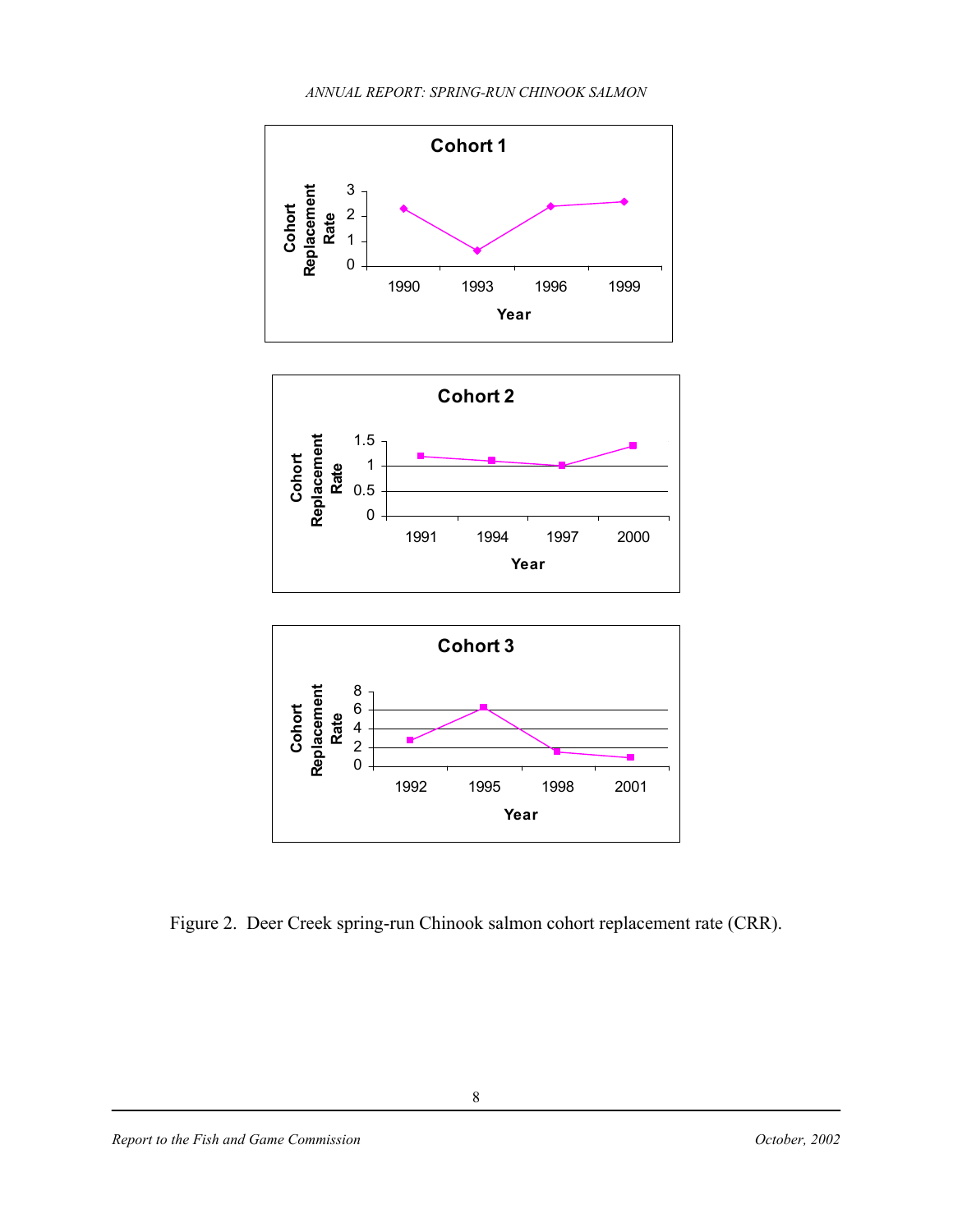| Tributary      | Year | Redds    | Carcasses | <b>Other Assessments</b> |
|----------------|------|----------|-----------|--------------------------|
| Antelope Cr.   |      | No data  | No data   | No data                  |
| Big Chico Cr.  |      | No data  | No data   | No data                  |
| Battle Cr.     | 2001 | See text | See text  | Genetic study            |
| Butte Cr.      | 2001 | No data  | See text  | Archived tissues         |
|                |      |          |           | from carcass survey      |
| Clear Cr.      | 2001 | See text | See text  | No data                  |
| Beegum/        | 2001 | 6        | 6         | Archived pre-spawned     |
| Cottonwood Cr. | 2000 |          | 3         | carcasses tissues        |
| Deer Cr.       | 2001 | 715      | 239       | No data                  |
|                | 2000 | 256      | 25        |                          |
|                | 1999 | 1495     | 220       |                          |
|                | 1998 | 793      | 137       |                          |
|                | 1997 | 275      | 43        |                          |
| Mill Cr.       | 2001 | 552      | 54        | Archived tissues for     |
|                | 2000 | 272      | 21        | genetic and age          |
|                | 1999 | 280      | 14        | composition studies      |
|                | 1998 | 212      | 26        |                          |
|                | 1997 | 100      | 13        |                          |
| Yuba River     | 2001 | 288      | No data   | No data                  |
|                | 2000 | 205      |           |                          |
| Sac. River     | 2001 | 29       | No data   | No data                  |
| mainstem       |      |          |           |                          |

**Table 3. Adult spring-run Chinook salmon spawning surveys in Sacramento River tributaries** 

## **Table 4. Juvenile spring-run Chinook salmon monitoring in Sacramento River tributaries**

| Tributary           | <b>Survey and Data</b> | Yearlings size | $1st$ yearling | $1st$ fry    |
|---------------------|------------------------|----------------|----------------|--------------|
|                     | collection             | (mm FL)        | trapped date   | trapped date |
| Antelope Cr.        | No data                |                |                |              |
| Big Chico Cr.       | See text               | -              | 12/16/01       |              |
| <b>Battle Creek</b> | No data                |                |                |              |
| Butte Cr.           | See text               | -              | See text       |              |
| Clear Creek         | See text               |                |                | 11/14/01     |
| Beegum/             | See text               | $45 - 80$      |                |              |
| Cottonwood Cr.      |                        |                |                |              |
| Deer Cr.            | See text               | 62-127         | 10/31/01       | 12/6/01      |
| Mill Cr.            | See text               | 59-126         | 10/10/01       | 12/7/01      |
| Yuba River          | See text               | -              |                |              |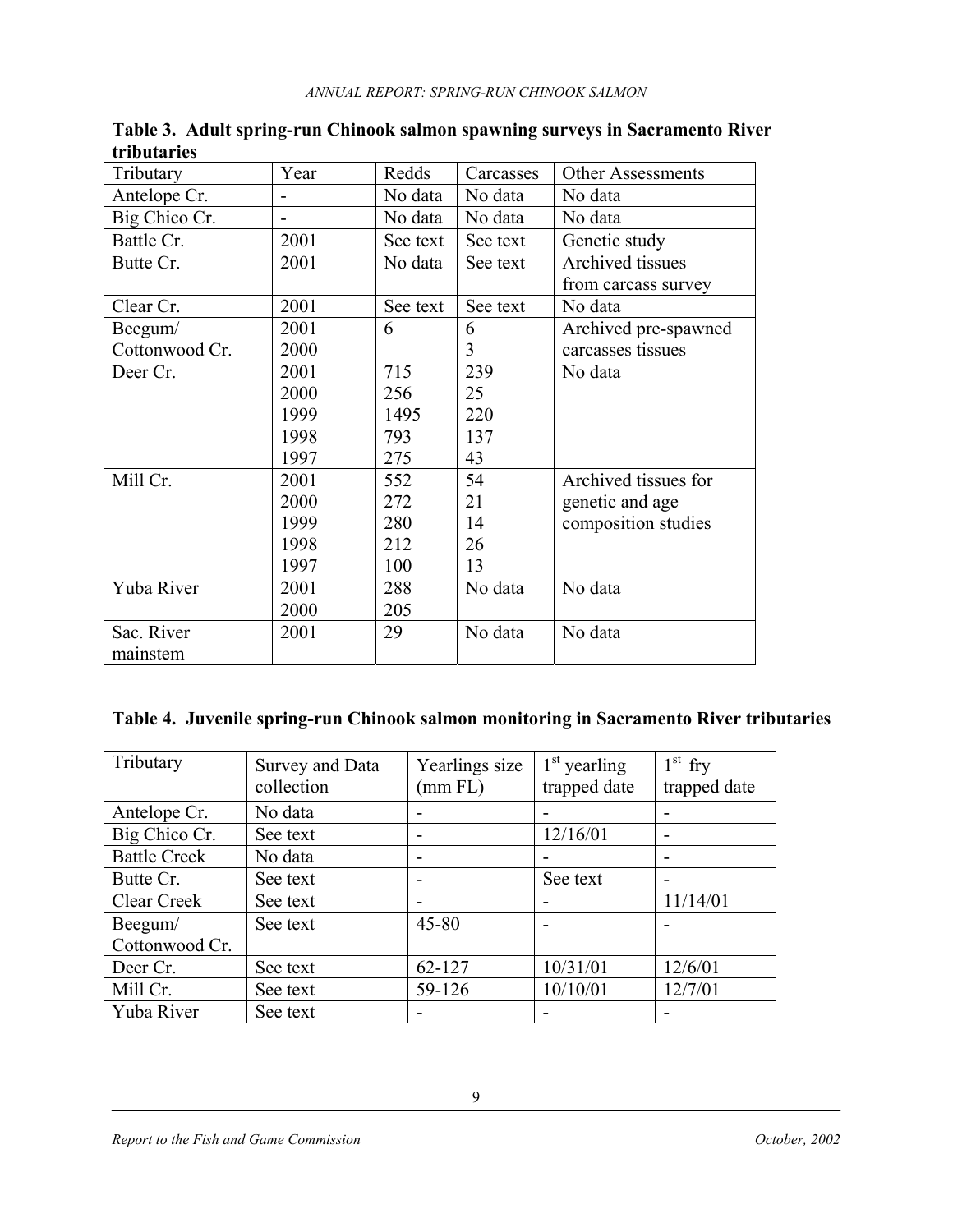#### RESULTS OF 2001 MONITORING AND RESEARCH

#### **Antelope Creek**

 A total of eight spring-run Chinook salmon were counted during the annual snorkel survey in 2001 (Table 1). This survey (approximately 15 miles) included sampling the known holding habitat of adult spring-run in Antelope Creek with participants from the Department, U.S. Forest Service and Sierra Pacific Industries. The count of eight salmon in 2001 (Table 1) represented a decrease in this cohort (154 counted in 1998). From 1989 through 2001, counts have ranged from zero to 154 salmon **(**Harvey 2002 personal communication). Currently, juvenile outmigration of spring-run Chinook is not monitored in Antelope Creek.

#### **Battle Creek**

 The U.S. Fish & Wildlife Service (USFWS) Red Bluff Office monitored fish passage in Battle Creek using the Coleman National Fish Hatchery (CNFH) barrier weir from March 3 to August 31, 2001. Of the 111 unmarked Chinook salmon that passed through the CNFH barrier weir, the USFWS estimated that about 100 were spring-run Chinook. The USFWS made the assumption that all Chinook salmon used the fish ladder to pass upstream of the barrier weir (i.e., no fish jumped over the barrier weir) in 2001 because low flow conditions made jumping the weir more difficult. Since the USFWS did not make an escapement estimate for spring-run Chinook salmon in 1998, in part due to extremely high flows and turbidity associated with construction activities, a cohort replacement rate could not be calculated for 2001. From live trapping March 3 through May 8, an estimated total of 29 unmarked Chinook salmon passed above the CNFH barrier weir. Tissue samples from 27 of the unmarked salmon were genetically analyzed and identified as non-winter-run Chinook salmon. All of the unmarked Chinook trapped were classified as spring-run based on collection date, phenotypic characteristics and genetic analysis. From May 8 through August 31, underwater videography was used to monitor passage at the CNFH barrier weir. An estimated total of 82 unmarked Chinook salmon passed above the CNFH barrier weir. Of these, 69 passed prior to July 1, and were considered to be spring-run Chinook salmon based on the timing of passage.

 The USFWS conducted monthly spawning ground surveys (snorkel and walking) in all Battle Creek reaches above, and a three mile reach immediately below, the barrier weir from July through October 2001. A maximum count of 27 adults were observed in the survey, and 32 redds were counted the above barrier weir. One redd was observed in late September and the additional 31 redds were observed in mid-October. One of the carcasses found was a clipped spring-run Chinook salmon from the Feather River Hatchery. Genetic analysis of 35 fish was conducted by the Bodega Marine Lab of UC Davis, which confirmed the sample contained no winter-run fish, and identified 91% of the sample as spring-run Chinook.

#### **Butte Creek**

 A snorkel survey was conducted from the Centerville Head Dam to the Parrott-Phelan Diversion Dam (PPDD) from August 13 through 16, 2001. The adult spring-run population estimate in 2001 was 9,605 fish (Table 1), representing a cohort replacement rate of 0.47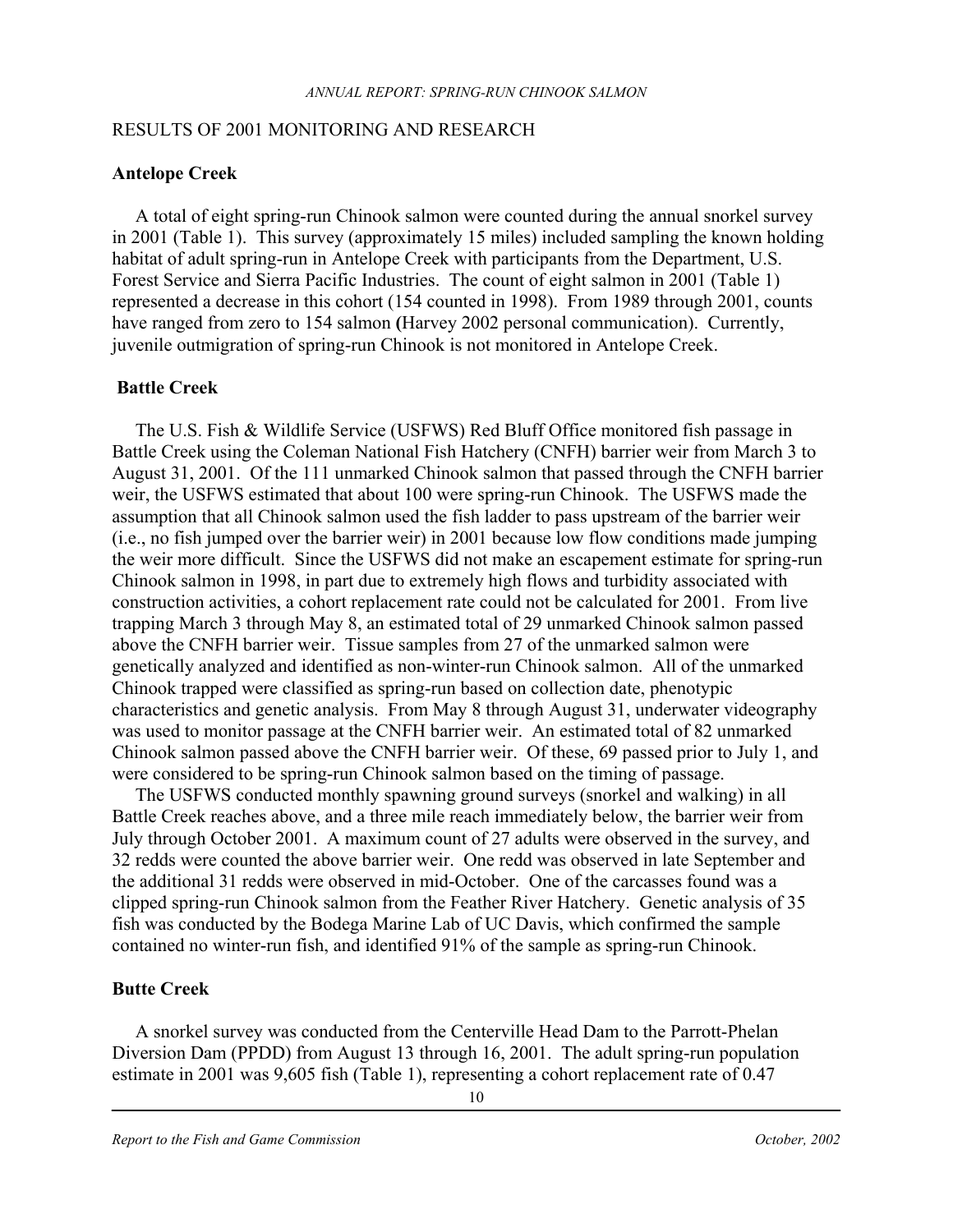(Table 2). An extensive carcass survey that used a standard mark recapture protocol was also performed from September through October in the same reaches that were snorkel surveyed. The main purpose of the carcass survey was to recover coded-wire tags (CWT's) from returning adults. A total of 16 adults (Butte Creek origin) with CWT's were recovered during the survey, which revealed an age composition of two, three and four year-old fish from BY 99, BY 98, and BY 97, respectively. The carcass survey was also used to generate an alternate adult escapement estimate, which was significantly higher than the snorkel survey estimate (Ward et al. in preparation).

 A total of 697,317 juvenile salmon were sampled in rotary screw traps from September 12, 2000 through June 29, 2001. Of the total captured, 166,570 were CWT'd and released in Butte Creek near Chico. The first young-of-the-year salmon (YOY) was captured on November 30, 2000. Juvenile monitoring in 2000 and 2001 collected a total of 169 yearlings at the PPDD site, a total of 902 juveniles near Karnak, and a total of 9,624 juveniles upstream of Maddock Rd. The first CWT recapture from all sites was on February 15, 2001, and the last on May 20, 2001. A total of 506 juveniles was recaptured. Additionally, there were three recaptures of CWT fish released at Coleman National Fish Hatchery between February 23, 2001 and March 5, 2001.

#### **Big Chico Creek**

 A snorkel survey was conducted from Higgins Hole downstream to Salmon Hole on August 8, 2001. The survey was divided into three reaches. A total of 39 adult spring-run were observed (Table 1). A total of 1,057 juveniles was captured at the Bidwell Park Municipal Golf Course site from December 14, 2000 to May 31, 2001. The first yearling was sampled on December 16, 2001 (Table 4).

### **Clear Creek**

 The USFWS Red Bluff Office conducted snorkel surveys, live fish counts and redd counts, and rotary screw trapping. Adult spring-run were identified based on run timing, phenotype, and CWT recoveries. Snorkel surveys of Clear Creek were conducted once a month from April through November, 2001. A 16.4-mile reach was surveyed from Whiskey-town Dam downstream. Additional surveys of the lowest reach were made to supplement the monthly surveys. Based on run timing, nine spring-run Chinook were counted from April to July. Monthly survey counts, however, probably included multiple observations of the same fish. The large increase in salmon counts (656) in September reflects the immigration of fall-run Chinook which cannot be distinguished from spring-run in this month. Chinook redds were not observed prior to September snorkel surveys. The first redd was observed on September 13 in the lowermost reach. Two weeks later, 102 redds were observed, 98 of which were in the lowermost reach. Spring and fall-run redds could not be differentiated because of the overlap in spawn timing.

 The USFWS operates a rotary screw trap at river mile 1.7 on Clear Creek, which is upstream of the sheet pile dam associated with the Anderson Cottonwood Irrigation District (ACID) canal siphon crossing. Based on length criteria developed for the upper Sacramento River, spring-run sized juvenile Chinook salmon (progeny of the 2001 adult escapement) was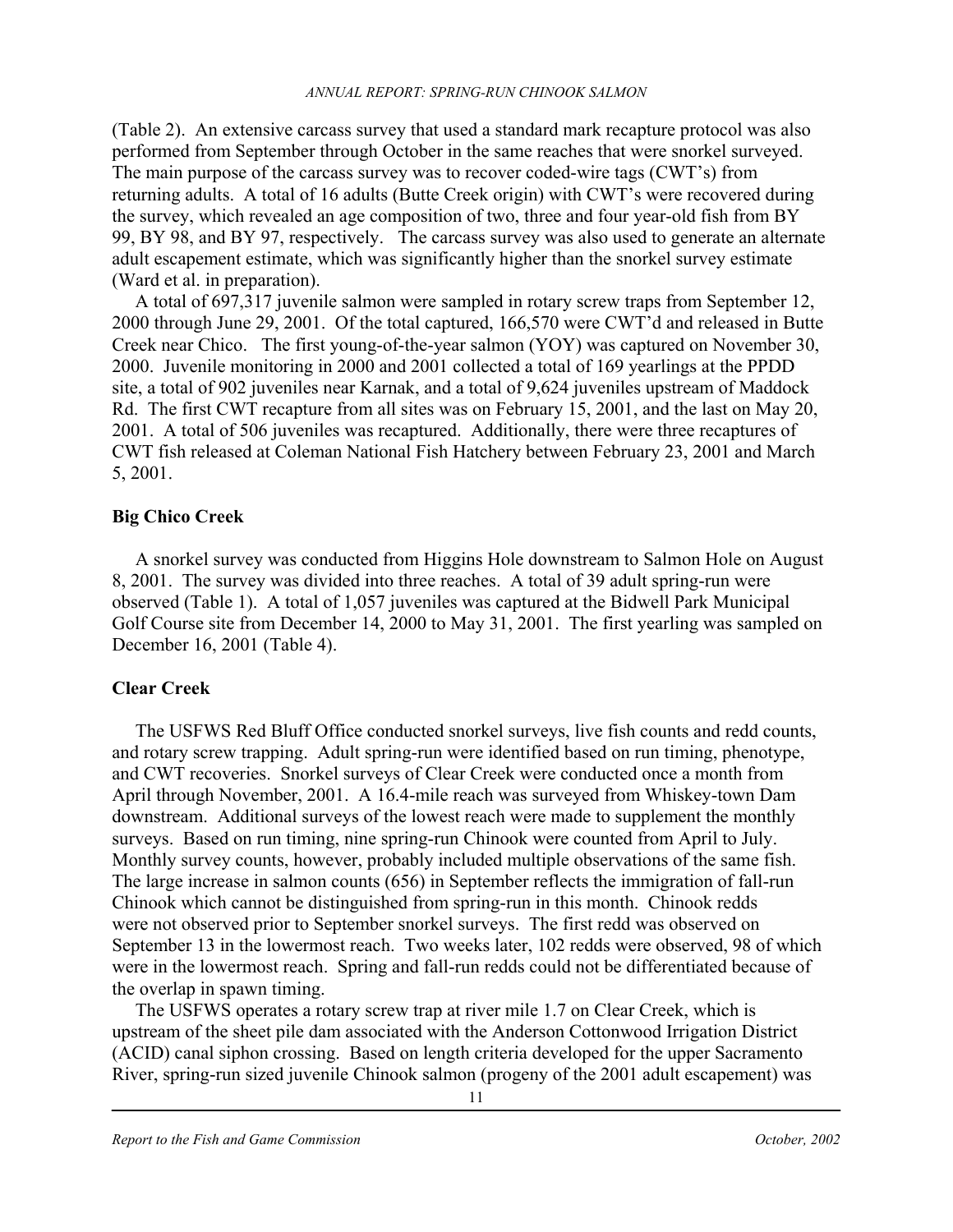first captured in the trap on November 14. The estimated number of potential juvenile springrun captured in the trap was 1,083 in November and December 2001.

#### **Cottonwood Creek**

 A total of 245 adult spring-run were counted during the 2001 snorkel surveys in Beegum Creek, a major tributary of Cottonwood Creek (Table 1). This count was a decrease from 477 salmon in 1998 (Table 1). The Department has surveyed Beegum Creek periodically since 1973. Counts have ranged from a high of 477 in 1998 to a low of zero (1982, 1989, and 1997). Prior to 1998, fewer than 10 salmon were observed annually. Counts have ranged from 102 to 477 since 1998. The known holding and spawning habitat of adult spring-run (approximately 7.5 miles) was surveyed monthly in 2001. High water temperatures in August and September (over 70º F) and black bear predation could have contributed to pre-spawning mortality (Harvey 2002 personal communication). Six redds were observed during spawning surveys in October (Table 3). Spawning surveys confirmed that spring-run in Beegum Creek remain spatially and temporally isolated from fall-run in Cottonwood Creek. Currently, juvenile outmigration of spring-run Chinook is not monitored in Cottonwood Creek.

#### **Deer Creek**

 Snorkel surveys from Upper Deer Creek Falls downstream to Dillon Cove (a distance of 25 miles) were conducted on August 8 and 20, 2001. A total of 1,622 spring-run Chinook salmon were counted (Table 1). This annual survey was a joint effort by the Department, U.S. Forest Service, Sierra Pacific Industries, USFWS, and National Marine Fisheries Service. This 2001 count was higher than in the previous two years (637 in 2000, and 1,591 in 1999). Spring-run counts ranged from a high of 1,879 fish in 1998 to a low of 209 fish in 1992 during the previous 10 years of record (Figure 1). The average count over this time period was 900 salmon. In contrast, during the 1940 to1964 time periods, an average of 2,200 spring-run returned to Deer Creek **(**Harvey 2002 personal communication). The 2001 cohort replacement rate  $(0.86)$  was less than 1.0 (Table 2).

 The U.S. Forest Service completed spring-run spawning surveys in October 2001, observing 715 redds and 239 carcasses. Fall-run spawning surveys verified that spring-run Chinook in Deer Creek remained spatially and temporally isolated from spawning fall-run Chinook.

 A total of 575 BY 2000 spring-run yearlings were sampled in rotary screw traps from October 2001 through March 2002. Fish ranged in size from 62 mm to 127 mm (Fork Length-FL). In the same time period, 1,385 BY 2001 spring- and fall-run fry were collected, ranging in size from 31 mm to 54 mm FL. The first yearling was trapped on October 31, 2001 and the first fry was trapped on December 6, 2001.

### **Mill Creek**

 Using a combination of ground and aerial surveys, the spawning survey (approximately 25 miles) extended from the Highway 36 bridge crossing downstream to the steel transmission line crossing. An estimated 1,104 spring-run Chinook spawned in Mill Creek in 2001 (Table 1). This estimate was calculated by expanding redd counts by the available spawning habitat. The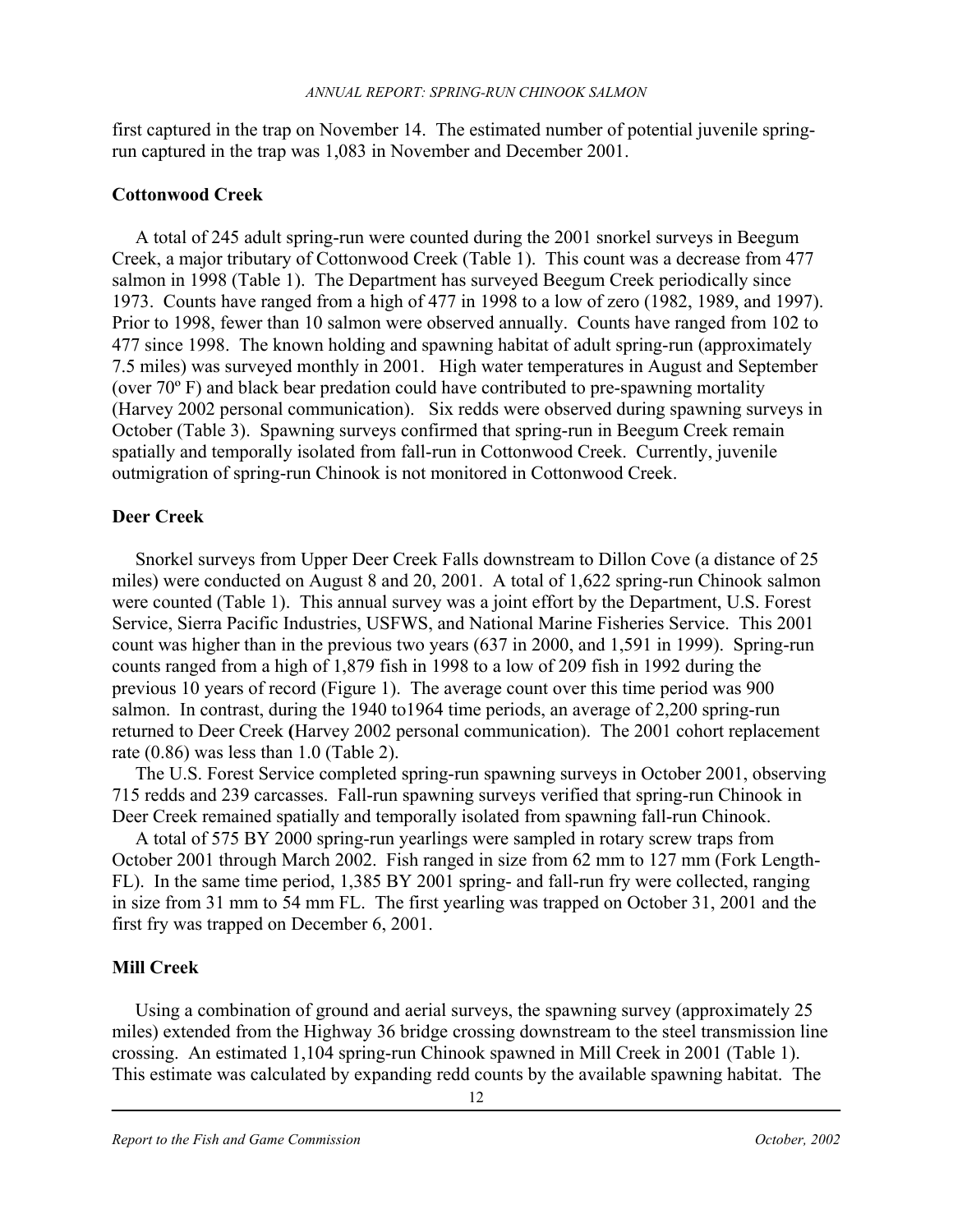2001 estimate of 1,104 returning salmon represented a cohort replacement rate of 2.6 from the 1998 parental cohort of 424 spawners (Table 2). In the previous 3 years, cohort replacement rates exceeded 1.0 (Table 2). The estimated population in 2001 was higher than the previous 10 year average of 364. An average of 1,900 spring-run Chinook salmon were estimated to spawn in Mill Creek annually from 1947 to 1964 **(**Harvey 2002 personal communication).

 Spawning surveys were conducted below Little Mill Creek's confluence (approximately 25 miles) from October 3 through October 11. A total of 167 live salmon, 54 carcasses and 552 redds were observed during these spawning surveys. Fall-run spawning surveys verified that spring-run Chinook in Mill Creek remain spatially and temporally isolated from spawning fallrun Chinook.

 A total of 795 (BY 2000) spring-run yearlings were sampled in rotary screw traps from October 2001 through March 2002. Fish ranged in size from 59 mm FL to 126 mm FL. A total of 1,493 BY 2001 spring- and fall-run fry was also trapped, measuring from 29 mm FL to 57 mm FL. The first yearling salmon was trapped on October 10, 2001 and the first fry was trapped on December 7, 2001.

#### **Yuba River**

 Currently spring- and fall-run Chinook salmon are relegated to the same physical location in the Yuba River. To quantify the number of adult spring-run Chinook salmon immigrating into the Yuba River, adult salmon were trapped in the fish ladders located on Daguerre Point Dam (DPD) since they must pass the dam to access holding habitat up-river. Trapping occurred from March 1, 2001 through July 31, 2001, the majority of the historical migration period. A total of 108 adult Chinook salmon were estimated during this period (Table 1).

 The Department continued Chinook spawning surveys on the Yuba River from the narrows pool downstream to DPD (approximately 10 miles) in August 31 through September 28, 2001. Currently spring- and fall-run Chinook salmon are restricted to spawning in the same reach of the lower Yuba River. Spawning activity in September could represent spring-run spawning based on historic information. A total of 288 redds were observed (Table 3), with the first redds observed on September 7, 2001. This number was higher than the 205 redds during the same time period in 2000.

Rotary screw trap operations were continued during the 2001-2002 season to document outmigration patterns of all juvenile salmonids on the Yuba River. Data collected included timing, duration, and size of all Chinook salmon at time of outmigration. Although spring- and fall-run spawning occurred in the same physical location, initial length frequency data from juveniles captured in the rotary screw trap indicated the presence of both a dominant fall-run and a smaller population of spring-run Chinook salmon. Spring-run Chinook salmon were determined by size-at-date differences through the operation of the rotary screw trap. A total of 6,719 juvenile spring-run Chinook salmon were captured between November 10, 2001 and May 8, 2002. Juvenile spring-run Chinook salmon sizes ranged from 26mm FL to 108mm FL.

#### **Sacramento River Mainstem**

 Spring-run Chinook on the mainstem Sacramento River historically have been reported upstream of Red Bluff (CDFG 1998). This population may still persist between RBDD and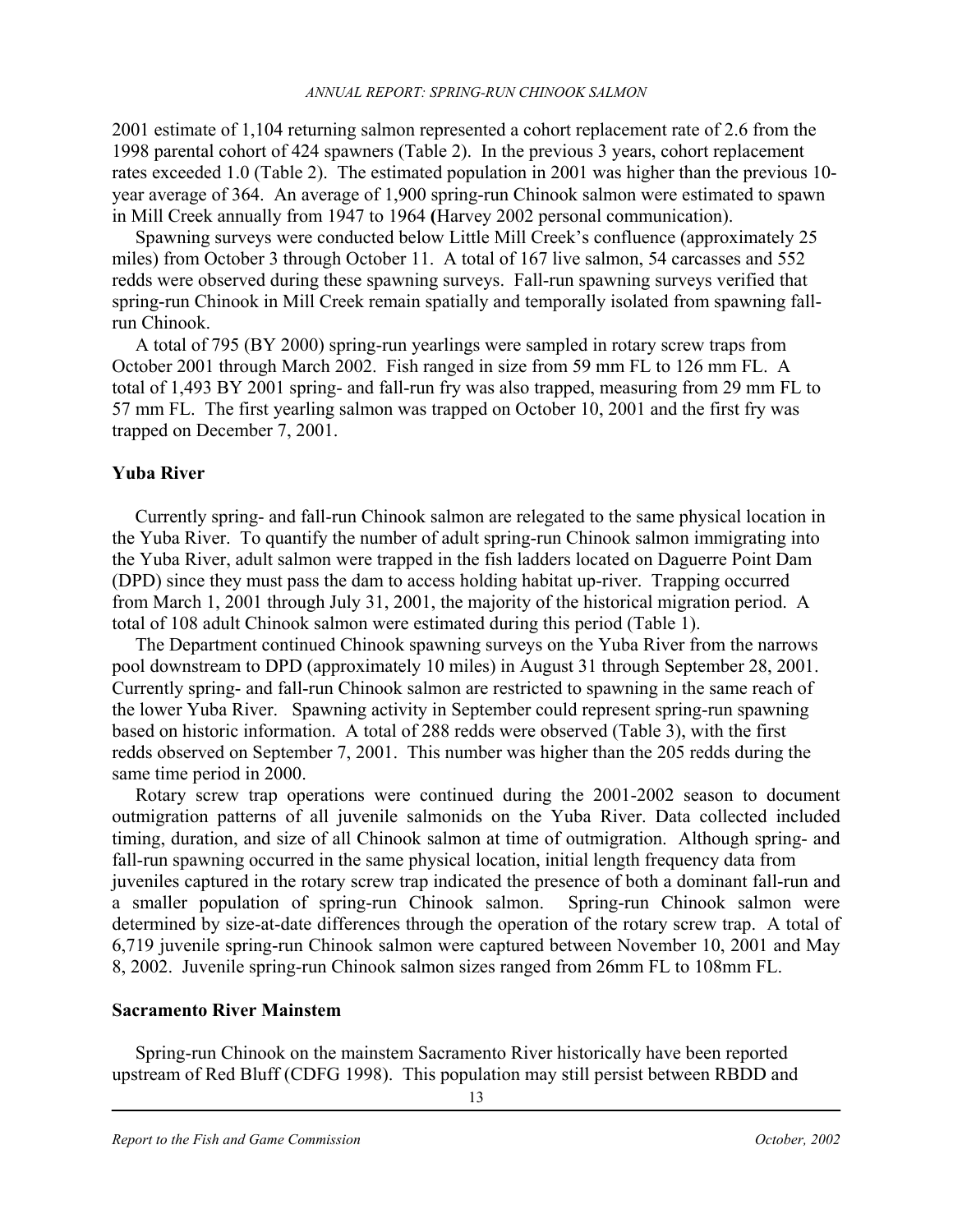Keswick Dam on the Sacramento River (CDFG 1998; Rectenwald 2002 personal communication). Genetic changes related to spring-run hybridization with fall-run fish in the mainstem Sacramento River were discussed by Moyle (2002) and CDFG (1998). On September 18, 2001, an aerial redd survey on the mainstem Sacramento River observed a total of 29 redds (Table 3).

#### **Sacramento-San Joaquin River Delta**

 Monitoring, management activities, and actions play key roles in minimizing the impact of state and federal water project operations on spring-run Chinook salmon in the Delta. A Juvenile Chinook Salmon Protection Decision Process was used as previously reported (CDFG 2001). In this process, biologists use information from various fisheries monitoring activities to make decisions related to operation of the Delta Cross Channel and modification to the State Water Project/Central Valley Project (SWP/CVP) export pumping using CVPIA b(2) water and the CALFED Environmental Water Account (EWA).

 Significant movement of yearling spring-run Chinook salmon from Mill and Deer Creeks was detected in November and December 2001, coincident with storms and stream flow increases. Smaller numbers of yearlings were observed emigrating January through March. Small numbers of yearling spring run Chinook salmon were also observed emigrating from Butte Creek November through February. Yearling-size Chinook salmon were caught at Knights Landing from late November through February.

The potential effects of reverse flows in southern Delta channels on salmon migration were investigated by tracking the movements of radio tagged juvenile salmon released in the southern Delta. This study indicated an effect of higher pumping rates on the movement of juvenile salmon in southern Delta channels that could adversely affect their survival. Multidisciplinary investigations related to operation of the Delta Cross Channel (DCC) and effects on water movement, juvenile and adult salmon movement, and Delta water quality were continued in 2001. One purpose was to determine if alternative DCC gate operation strategies could be developed to preserve most of migrating juvenile salmon survival of closing the gates, without diminishing the benefits to water quality and supply achieved when gates open. Results to date suggest that such gate operations may be possible.

### **CONCLUSIONS**

 Total adult spring-run Chinook salmon counts for 2001 (12,731) were much higher than those for 2000 (5,455), but still lower than those for the 1998 (23,562) parental generation. Other annual spring-run Chinook salmon counts from 1998 to 2000 showed slight increases from their parental generations. The counts between 1995 to 2001 ranged from a low of 1,303 (1997) to a high of 23,562 (1998). Overall population abundance from 1970 to 2001 for spring-run Chinook was still very low compared with historical population abundance before 1950 (CDFG 1998). Small populations of spring-run Chinook were still distributed in a few principle Sacramento River tributaries (Deer, Mill and Butte creeks) in 2001 as previously reported (CDFG 1998). Spring-run Chinook populations are not persistent in Antelope, Cottonwood, and Big Chico creeks, or lack spatial separation of spawning habitats in Clear Creek, and Sacramento, Yuba and Feather rivers. The results from field surveys conducted in 2001 were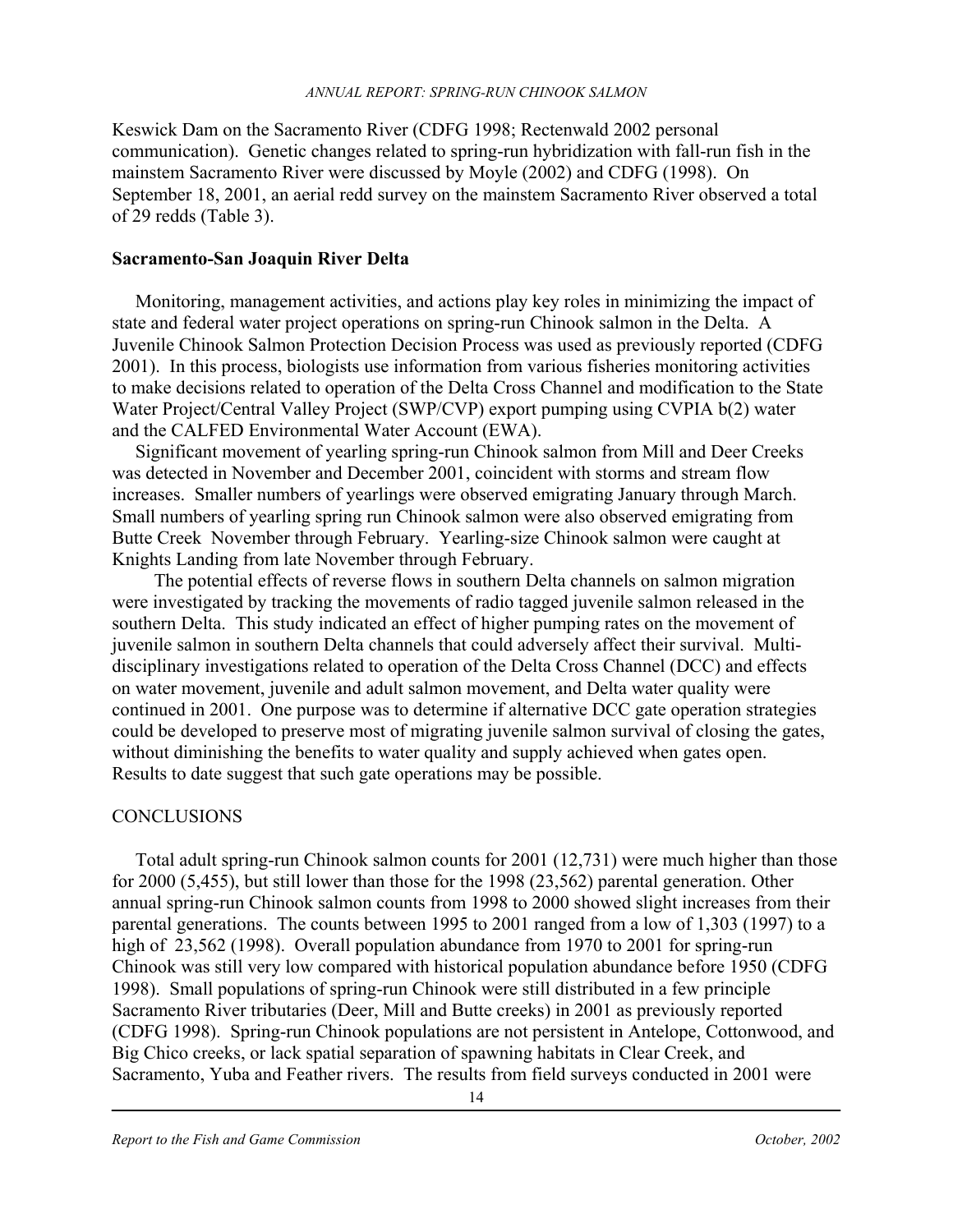limited in scope and were not particularly robust in detecting trends within specific watersheds.

Among the Sacramento River tributaries, Deer, Mill and Butte creeks are the principal streams still supporting persistent spawning populations of spring-run Chinook. CRR changes in Deer Creek from 1990 to 2001, used as an index for status of population changes in Sacramento River tributaries, indicate highly variable CRRs for the three BY lineages over this time period, but most were greater than 1.0. This indicates that the declining trend appears to be stabilized, and the population may have increased slightly since 1990 in Deer Creek. Although most principal creeks in 2001 showed an increase in adult fish numbers from the mid-1990's, their 2001 CRRs were less than one with the exception of Mill Creek. These CRR changes indicate a decreasing abundance of spring-run Chinook salmon from the parental generation in 1998 to the adults returned in 2001 in most principal creeks. There still was the large variability in CRR from generation to generation for the spring-run Chinook populations in Deer, Mill, and Butte creeks as reported previously, which indicates a great population fluctuation (CDFG 1998).

Low population abundance over many generations and relatively isolated subpopulations from a few tributaries are still risk factors to Sacramento River spring-run Chinook mainly because of the potential for reduced genetic diversity and increased inbreeding. The potential for hybridization of spring-run and fall-run Chinook in some tributaries such as Clear Creek or the Yuba River represents a threat to the genetic integrity of remaining Sacramento River spring run populations. These genetic risks can have significant impacts on the survival and reproduction of Sacramento River spring-run Chinook populations.

 Overall, declining population sizes, low population abundance, fluctuating CRRs, the potential of reduced genetic diversity and altered genetic integrity, and restricted habitats are still great risk factors for Sacramento River spring-run Chinook. Ī

### **III. HARVEST MANAGEMENT CONSERVATION MEASURES**

 Federal ocean fisheries management and restoration plans that reduce ocean harvest impacts on Sacramento River winter-run Chinook salmon provide some protection for Sacramento River spring-run Chinook salmon. Existing ocean harvest regulations likely reduce spring-run harvest (e.g. minimum size limits, reduced bag limits, reduced recreational salmon seasons). Inland sport fishing protective regulations include fishing method and gear restrictions, fishing hour and bait limitations, and special regulations (seasonal closures and zero bag) in several primary tributaries such as Deer, Big Chico, Mill, and Butte creeks. Enhanced enforcement activities continue to be implemented throughout spring-run tributaries and adult holding areas, which reduce illegal harvest significantly. Detailed information on these harvest management conservation measures was documented in the 1998 status review of spring-run Chinook salmon in Sacramento River tributaries (CDFG 1998).

## **IV. CENTRAL VALLEY-WIDE RESTORATION PROGRAMS**

 Central Valley-wide restoration programs use ecosystem conservation approaches to recover endangered and threatened species. These programs directly or indirectly benefit Central Valley salmon species as documented in the winter-run Chinook salmon reports (CDFG 2002).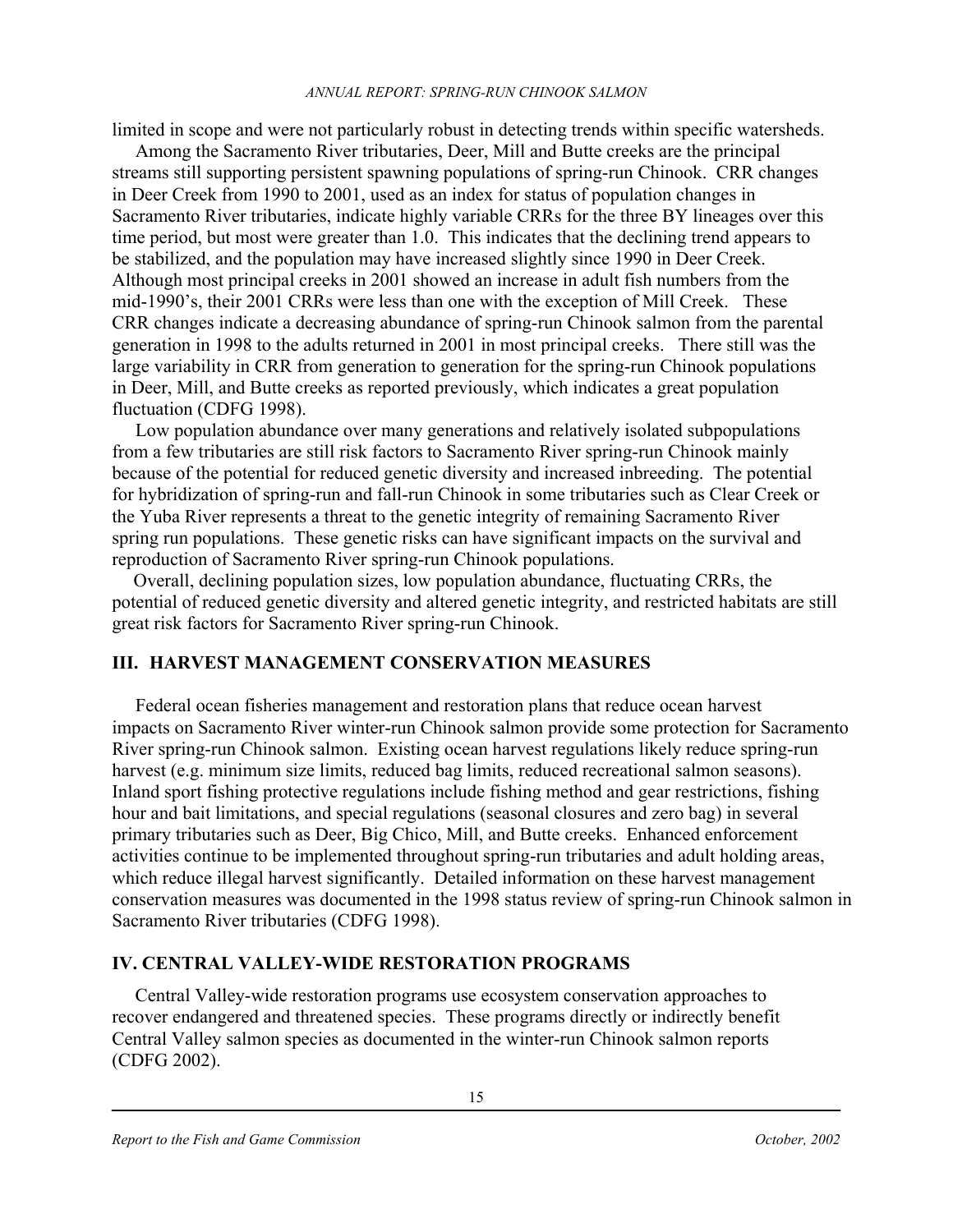#### CALFED BAY-DELTA PROGRAM

The CALFED Bay-Delta Program, established in May 1995, consists of several key program elements that will help achieve ecosystem restoration and species recovery. One of these elements, the Ecosystem Restoration Program (ERP), was developed to guide actions to restore ecological integrity of the Central Valley/Bay Delta ecosystems. The strategy described in the ERP to restore ecological integrity is based on the restoration of ecological processes that are associated with streamflow, stream channels, watersheds, and floodplains that in turn, support habitats and associated species. In addition, the CALFED Program established the Environmental Water Account (EWA), Environmental Water Program (EWP), Multi-species Conservation Strategy (MSCS), and Science programs, designed to work in conjunction with the ERP to increase protection of listed species in the Delta, improve streamflow regimes and ensure the application of sound scientific principles in ecosystem restoration actions. From 1997 through 2001, the CALFED effort has led to ecosystem restoration grants for 326 projects, totaling \$336 million. Additionally, in 2001, 50 projects for watershed stewardship were approved for \$19 million. The majority of these projects benefited Central Valley salmon, including spring-run Chinook salmon, either directly or indirectly. The specific CALFED projects related to spring-run Chinook salmon restoration are described in other sections of this report.

### CENTRAL VALLEY PROJECT/ STATE WATER PROJECT OPERATION

 The Delta Cross Channel (DCC) gates were closed on November 21 to prevent juvenile salmon from migrating through the DCC into the interior Delta where their survival was relatively poor. The gates remained closed through January 2002 due to a combination of fishery protection objectives and flows exceeding 25,000 cubic feet per second (cfs). The DCC gates are always closed from February 1 until May 20 pursuant to the 1995 Bay-Delta Water Quality Control Plan.

 Losses of yearling size Chinook salmon at the SWP/CVP diversions in the southern Delta were moderately low in November and December 2001 and no actions were taken to reduce export pumping. The export pumping rate was reduced for five days in early January, due primarily to concern over high numbers of pre-spawning adult delta smelt. Entrainment loss of Chinook salmon also was reduced during this pumping curtailment. Through the winter and early spring, juvenile Chinook salmon losses remained low. The loss at the SWP/CVP was also measured by using tagged hatchery late-fall run Chinook salmon as surrogates for springrun Chinook salmon. Consequently, there were no further adjustments to SWP/CVP pumping until the Vernalis Adaptive Management Program (VAMP) experiment began in mid-April. Combined SWP/CVP pumping was approximately 2,250 cfs from April 15 to May 15 for the VAMP experiment and continued at that rate through May to improve Delta conditions related to emigrating juvenile salmonids, including BY 2001 spring-run Chinook salmon smolts.

#### CENTRAL VALLEY PROJECT IMPROVEMENT ACT PROGRAM

The Central Valley Project Improvement Act (CVPIA), enacted in 1992, amended the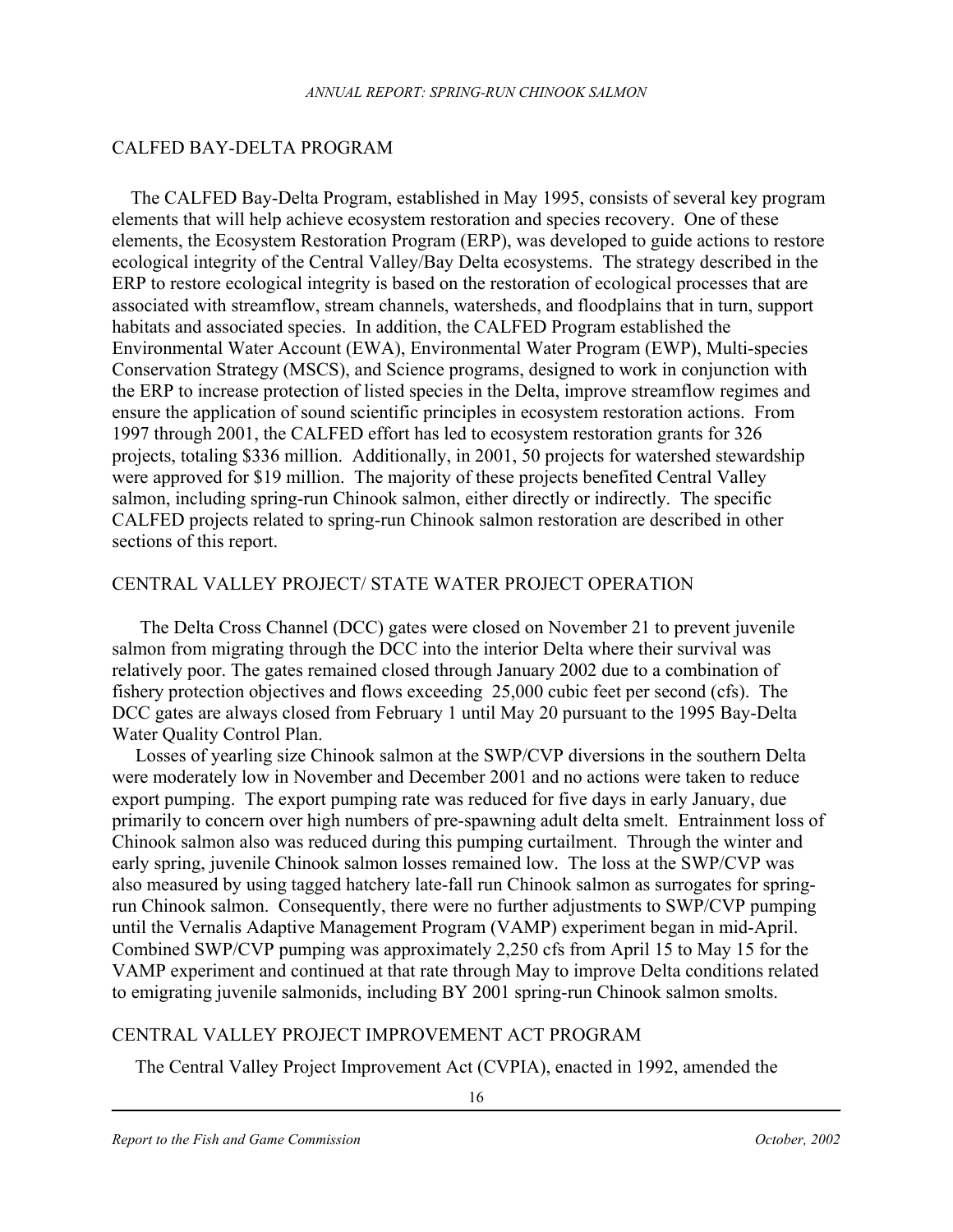authority of the Central Valley Project (CVP) to include fish and wildlife protection, restoration, and mitigation as a project purpose equal to other CVP purposes. Section 3406 (b) of the CVPIA directs the Secretary of the Interior to develop and implement programs and actions to ensure that by 2002, the natural production of anadromous fish in Central Valley streams will be sustainable, on a long-term basis, at levels at least twice the average levels of natural production in the 1967 through 1991 baseline period. The Anadromous Fish Restoration Program (AFRP) was established in 1995 by Section 3406(b) (1) of the CVPIA. The AFRP staff, with help from other agencies and groups, established baseline production estimates for Central Valley streams for naturally produced Chinook salmon and other anadromous species. Baseline production estimates were developed using population data from 1967 through 1991. Production targets for anadromous fish were determined by doubling the baseline production estimates.

### NATIONAL MARINE FISHERIES SERVICE RECOVERY PLANNING

 The National Marine Fisheries Service (NMFS) will initiate comprehensive recovery planning for listed salmonid species in the Central Valley in 2002. NMFS is required under the federal Endangered Species Act (ESA) to assess factors affecting the species, identify recovery (delisting) criteria, identify the entire suite of actions necessary to achieve these goals, and estimate the cost and time required to carry out the actions. The NMFS Central Valley recovery planning domain includes the Sacramento River basin downstream from Keswick Dam, the Sacramento/San Joaquin Delta, and the San Joaquin River Basin from the confluence of the Merced River downstream. This domain encompasses the Evolutionarily Significant Units (ESU) of Sacramento River winter-run Chinook salmon, Central Valley spring-run Chinook salmon, Central Valley steelhead, and also federal candidate species fall/late fall-run Chinook salmon.

## **V. RESTORATION AND MANAGEMENT ACTIONS**

 Restoration and management actions in the mainstem Sacramento River that benefit winterrun Chinook have been reported (CDFG 2002). Among these actions, temperature management in the upper Sacramento River, pollution control at Iron Mountain Mine, and Red Bluff Diversion Dam improvements related to safe passage of adult and juvenile anadromous fish are important for spring-run Chinook. An overview of conservation efforts in Sacramento River mainstem and tributaries is shown in Appendix A. The following sections describe important restoration and management activities in several Sacramento River tributaries.

### RESTORATION AND MANAGEMENT ACTIVITIES ON SACRAMENTO RIVER **TRIBUTARIES**

The major activities that result in significant adverse effects to spring-run Chinook in the upper Sacramento River tributaries include gravel mining, hydroelectric and agricultural diversions, and bank protection. The primary objectives of the restoration activities are reestablishing flow regimes, passage, and stream channel process as necessary to recover sensitive species, and using a cooperative approach to solve environmental problems in key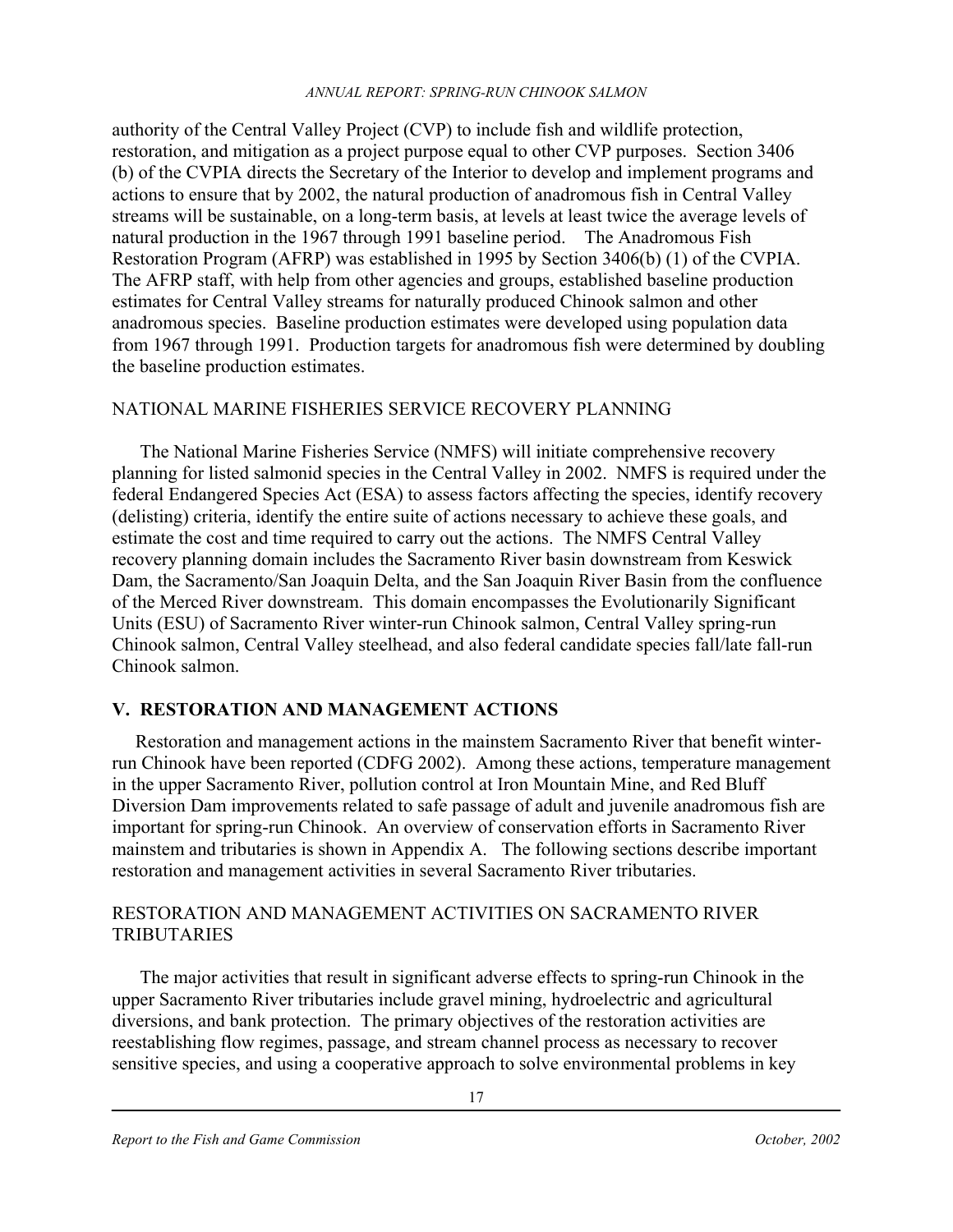watersheds. Major restoration activities include:

- identifying priority streams to focus restoration actions;
- facilitating and participating in collaborative processes among interested and affected parties that are directed at gaining community acceptance and funding for restoration actions;
- increasing the quality and quantity of water flows;
- providing fish passage;
- restoring flood plain and gravel bed processes;
- maintaining healthy ecosystem processes.

#### **Battle Creek**

 The Battle Creek Restoration Project is an example of a cooperative approach to solving environmental problems through CALFED's ecosystem restoration process. The stream reaches being restored are located in upper Battle Creek where Pacific Gas and Electric Company (PG&E) operates a series of nine hydroelectric dams and canals affecting 42 miles of habitat suitable for all five runs of native anadromous salmonids. Particularly, a 42-mile reach of Upper Battle Creek adversely affected by hydroelectric development will be fully restored under an agreement between the power company and resource agencies. Among the nine diversion dams affecting anadromous fish on Battle Creek, five will be removed and their water rights dedicated to the environment. The remaining dams will have the required minimum instream flows increased 8 to 16 times above the current legal minimums yielding predicted habitat increases of 500 to 800%. The structures on the remaining dams will be modified to include optimally designed fish ladders and fish screens. The project is also designed to avoid rescreening water, flow fluctuations, and false attraction of returning adults to transbasin canal waters leading to poor egg survival. Other activities include a project to restore the meander belt and riparian forest on the lowest five miles of the creek and a USFWS hatchery reevaluation process that includes integrating operation of Coleman National Fish Hatchery with Battle Creek restoration.

### **Butte Creek**

The Department continued to monitor all fish passage structures in and along Butte Creek, and provided technical assistance to water diverters. The ecosystem restoration efforts in 2001 included the following activities:

- Funding was acquired and environmental permitting completed for fish screen and fish ladders at three water control structures in the Sutter Bypass reach of Butte Creek.
- Applications for CALFED grants were submitted for construction or modification of water control structures in the Butte Sink reach of Butte Creek. California Waterfowl Association (CWA), in coordination with Ducks Unlimited (DU), is the local sponsor for the projects. Final plans and specifications have been completed.
- Construction was completed at the Sanborn Slough overflow structure at the upper end of the Butte Sink. Modifications to the structure allow unimpeded fish passage and better control of flows through the Butte Sink.
- A draft technical/environmental evaluation was completed for the Department of Water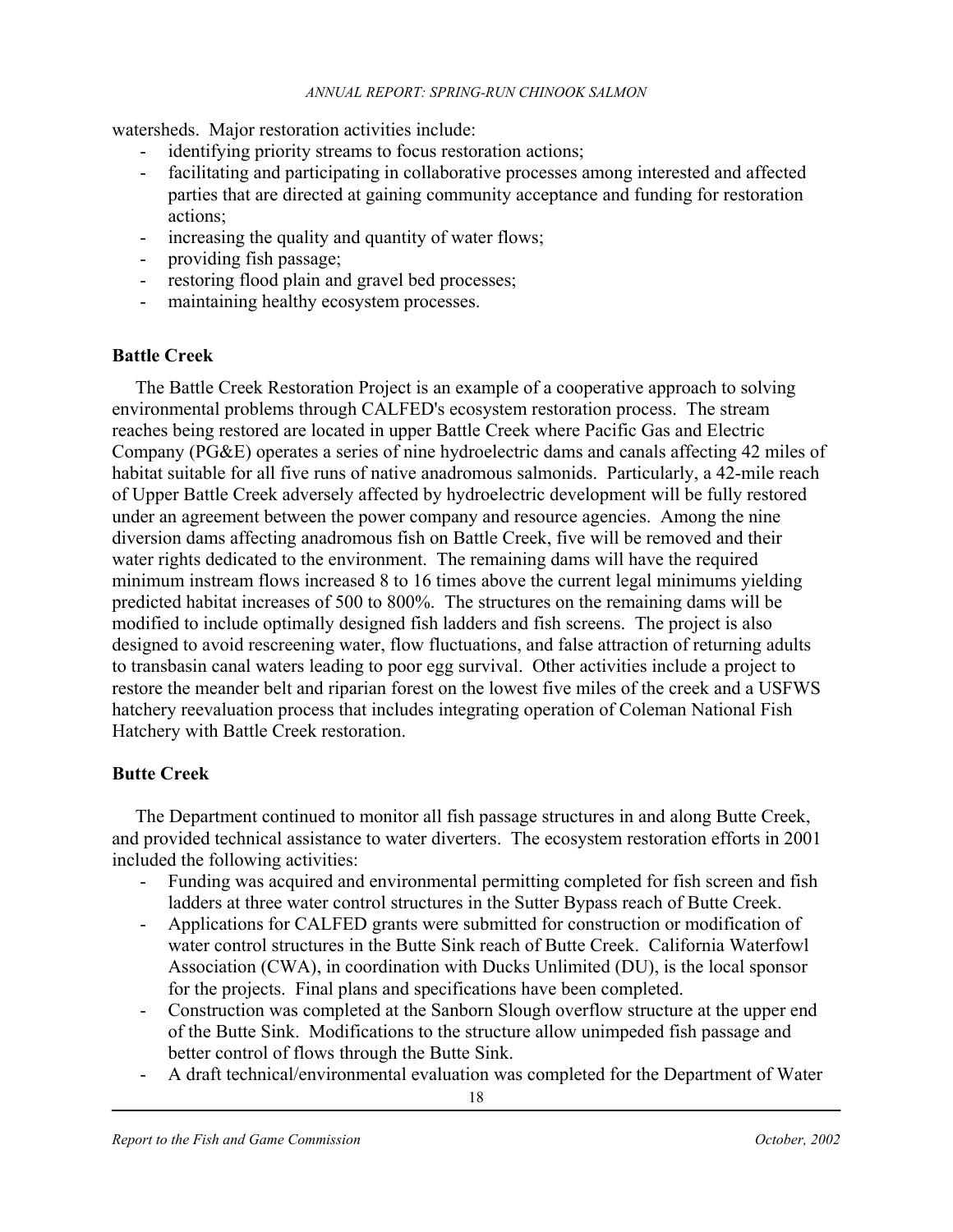Resources (DWR) Sutter Bypass East Borrow Pumping Plants No. 1, 2, and 3. Preferred designs for fish screens and adult exclusion barriers were developed.

The Department continues to work closely in partnership with DU and CWA to develop and complete spring-run Chinook salmon restoration actions in the lower reaches of Butte Creek.

## **Big Chico Creek**

 The Department continued to monitor and make modifications to the Iron Canyon fish ladder, and conducted regular surveys during the adult migration period to relocate adults that were stranded due to reduced flows. DWR completed the final draft technical and environmental evaluation for modifications to the Iron Canyon fish ladder.

## **Clear Creek**

Streamflow allocation and gravel replenishment are important restoration projects in Clear Creek. Flows are allocated on Clear Creek and the mainstem Sacramento River to meet biological needs and to provide stable habitat for salmon spawning, incubation, and rearing. More advanced instream flow studies are in progress to better define biological needs and refine flow allocation processes. The Department participated in efforts lead by the U.S. Bureau of Reclamation (USBR) to evaluate gravel replenishment projects in Clear Creek and the Sacramento River. Gravel is being replenished on salmon spawning riffles to compensate for blockage of the supply by Shasta and Whiskeytown dams. The removal of McCormick-Saeltzer Dam in 2001 restored access to approximately 12 miles of cold-water habitat critical for spring-run Chinook salmon and steelhead. A three-mile reach of lower Clear Creek adversely affected by 30 years of instream gravel mining will be partially restored under a fivephase project (funded by the USBR, CALFED, and CVPIA), which is 50% completed. The channel restoration will fill in abandoned gravel pits in the floodplain using material excavated from above the floodplain, which will create wetlands in the process.

## **Yuba River**

 Evaluation and CEQA/NEPA documentation of fish passage alternatives at DPD was continued by the Fish Passage Improvement Program of DWR in 2001. This is a cooperative effort to improve adult and juvenile anadromous fish passage by the Department, in conjunction with the USFWS, NMFS, Army Corps of Engineers, South Yuba River Citizens League, Yuba County Water Agency, and other stakeholders. In 2001, the Department, along with the USFWS and NMFS, worked with Hallwood Irrigation Company and Cordua Irrigation District (H-C) to assume H-C ownership and responsibility to maintain and operate the fish screen.

 Adult salmonids including spring-run Chinook salmon are attracted into the off-stream ponds of the Yuba Goldfields, where no suitable habitat is available for anadromous fish. The Goldfields (8,000 acres) are located along the Yuba River near DPD. The Goldfields have been the site of gold dredging for nearly 100 years and dredging continues today along with aggregate production. The Department, along with the USFWS, NMFS, and other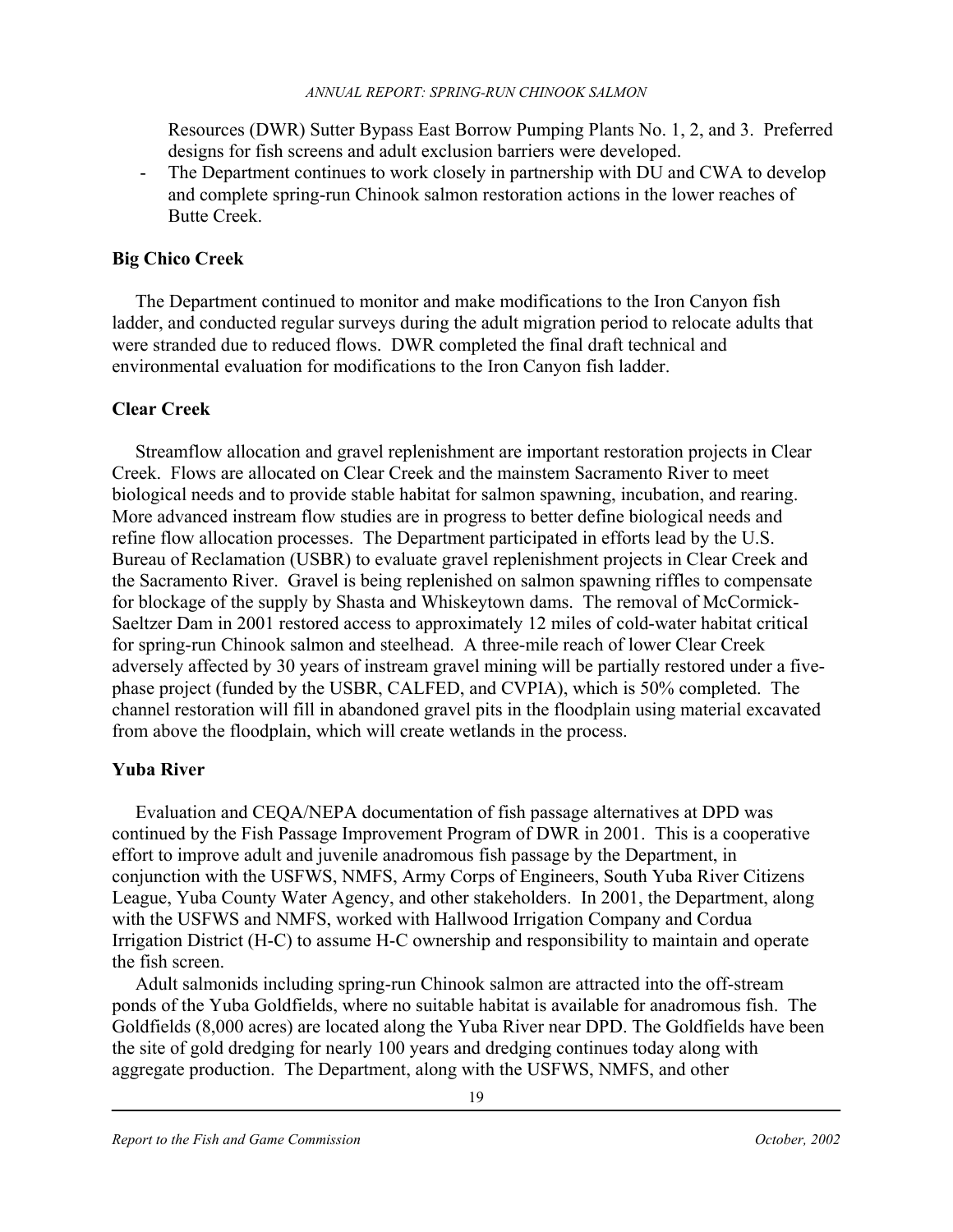stakeholders, is continuing to work with owners of the Goldfields to construct a durable barrier to exclude adult salmonids from entering. A CALFED grant for this project was awarded for 2001.

 The Upper Yuba River Studies Program (initiated by CALFED in 1998) is a collaborative effort to determine if introduction of wild Chinook salmon and steelhead to the upper Yuba River watershed is biologically, environmentally, and socio-economically feasible over the long term. CALFED has approved \$6.7 million in funding to initiate the studies. The scope of work for the studies has been completed. A contractor has been selected to undertake the studies.

 The Department with other stakeholders has been working with a consultant to develop an implementation plan for lower Yuba River anadromous fish habitat restoration actions (funded by CALFED). This project's primary objectives include: (i) developing a detailed implementation plan that provides the conceptual framework and process that will guide development, implementation, and restoration actions; (ii) facilitating implementation of prioritized enhancement/restoration actions and studies leading to the recovery of fall-, late fall- and spring-run Chinook salmon, steelhead, and other anadromous fish populations; and (iii) implementation of near-term actions and studies that promote effective recovery of Chinook salmon and steelhead populations, while increasing knowledge of how key watershed structures, processes, operations, and related factors work together to affect anadromous fish habitat and populations in the lower Yuba River.

### WATERSHED GROUPS

 The role of watershed groups in spring-run conservation was reviewed by Bingham and Harthorn (2000). Contributions to ecosystem restoration and management for spring-run in 2001 are reported in Appendix B for the following watershed groups: Deer Creek Watershed Conservancy, Big Chico Creek Watershed Alliance, Butte Creek Watershed Conservancy, and Mill Creek Watershed Conservancy.

#### **VI. RESEARCH**

More than one run of Chinook salmon occurs in many Sacramento River tributaries, including Antelope, Battle, Deer, Mill, Big Chico, and Butte creeks, as well as the Yuba River (Yoshiyama et al. 1996, 2000). However, the genetic relationships between runs within these drainages have not been determined and concerns regarding potential genetic interactions among these runs are increasing. For example, introgression of hatchery population genes into natural population through straying of hatchery fish, has been identified as an important risk factor (CDFG 1998; Myers et al. 1998). Phenotypic spring-run Chinook salmon have entered Clear, Battle, Antelope, Big Chico, Cottonwood, and Beegum creeks in recent years, but the origin and genetic composition of these runs are unknown.

 Through genetic analysis of fish from these populations, the relationship of these runs to other spring and fall-run populations in the Central Valley can be determined and their importance to the Evolutionarily Significant Units (ESU) assessed. An important component of the recovery strategy for Central Valley Chinook is the Viable Salmonid Populations (VSP) framework developed by NMFS scientists (McElhany et al. 2000). Genetic analysis plays an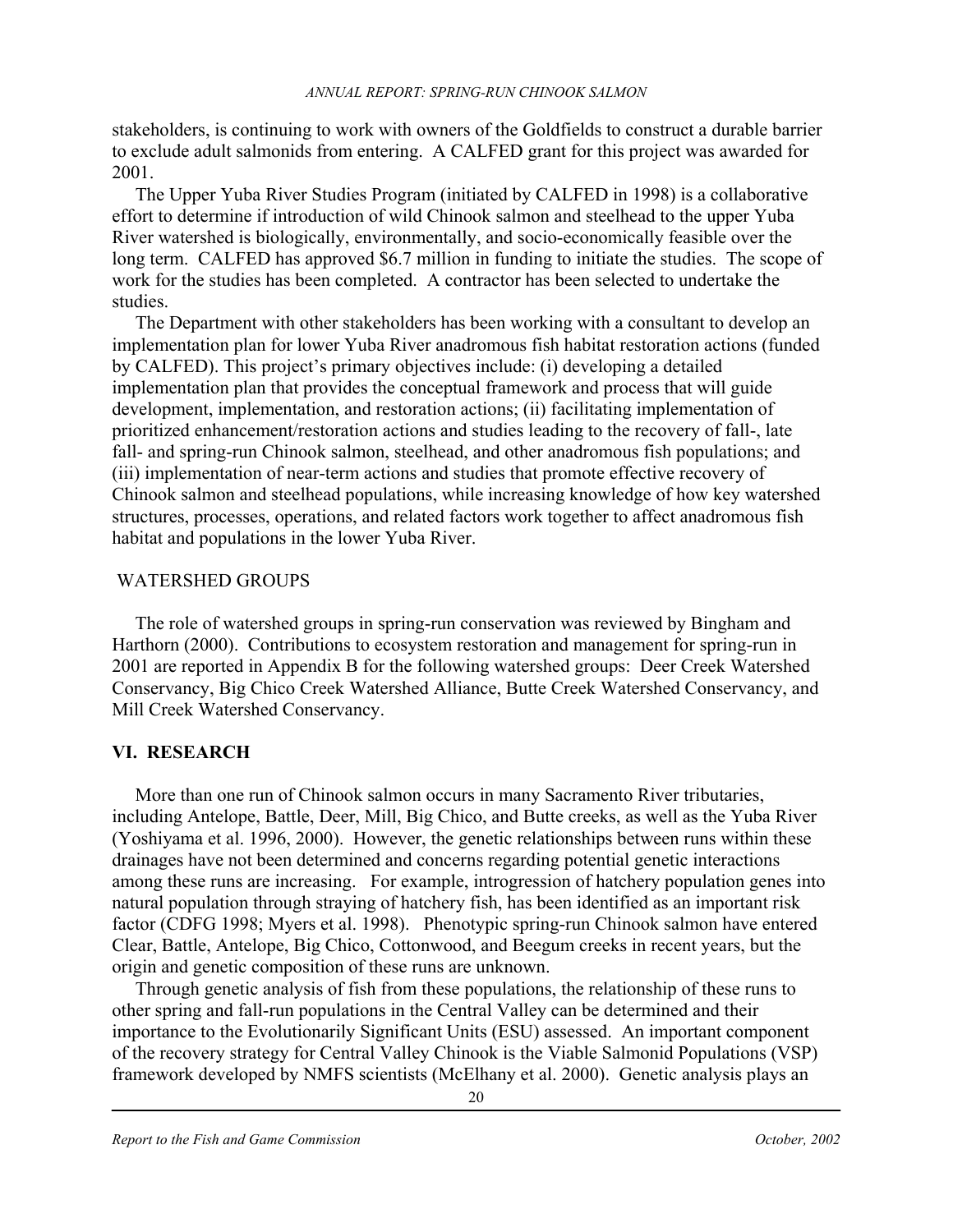important role in assessing some of the key VSP parameters (population size, structure, and diversity). Once populations within the ESU have been identified, the extinction risk of each can be estimated, and various combinations of individual populations that produce a viable (i.e. recovered) ESU can be determined.

 Molecular genetic research has demonstrated genetic differentiation of spring-run Chinook salmon from other Chinook runs in the Central Valley (Bartley et al. 1992; Myers et al. 1998; Nielsen 1995; Nielsen et al. 1999; Banks et al. 2000; Kim et al. 1999). These studies provide a general understanding of the genetic structure of Chinook salmon populations in the Central Valley. General conclusions that can be drawn from this research include: (i) Central Valley Chinook salmon are well differentiated from coastal Chinook salmon populations, (ii) differentiation between populations in the same river with different run times has apparently occurred independently in Central Valley and coastal areas, and (iii) within the Central Valley, major genetic units are generally congruent with adult run-time (fall, winter, and spring-run).

 Two recent genetic studies in particular provide some insight into the genetic diversity that exists within the Central Valley spring-run Chinook ESU. Banks et al. (2000) detected a large genetic difference between spring-run fish from Butte Creek and Mill/Deer Creeks. Nielsen et al. (1999) noted that only 6.6% of observed genetic variation was attributable to spawning-run classifications. However, these studies were incomplete and not strictly compatible, which led to incomplete and sometimes conflicting pictures of genetic population structure and diversity.

 NMFS, in collaboration with the Department, is initiating a major new study of salmon population genetics in the Central Valley (Garza 2001). This project, funded by CALFED, will provide a comprehensive assessment of genetic population structure and distribution of genetic diversity for Central Valley spring, fall-, late fall-, and winter-run Chinook salmon. Results of the study will be used to help guide recovery and restoration efforts. A standardized population genetic database will be established, which will integrate existing data and be adequate in both geographic coverage and size to evaluate remaining questions about genetic population structure of Central Valley Chinook. The specific population parameters provided by this database will include: (i) population boundaries and times of divergence among populations, (ii) levels of gene flow between populations, and (iii) straying rates and levels of hybridization with hatchery-raised fish.

 Genetic studies are also important to distinguish among Chinook salmon populations in the San Joaquin River system. Currently, these studies are focused on fall-run Chinook. Small numbers of fish exhibiting typical spawning times of late fall-run (January through March) and spring-run (August through September) occur in the San Joaquin basin (Heyne, 2002 personal communication), but the origin and genetics of these fish are currently unknown. Further studies are needed to evaluate the presence of late fall and spring-run Chinook in the San Joaquin basin.

 Other on-going interdisciplinary studies from several research teams include bioassement of Chinook salmon response to water quality, salmon stress response related to temperature changes, relationships of Chinook salmon survival with water flow related to ground water depletion, role of floodplains in juvenile Chinook salmon growth and survival, and changes in Chinook salmon sex ratios (Moyle, 2002 personal communication). These studies will provide some scientific basis for ecosystem restoration and management related to salmon conservation.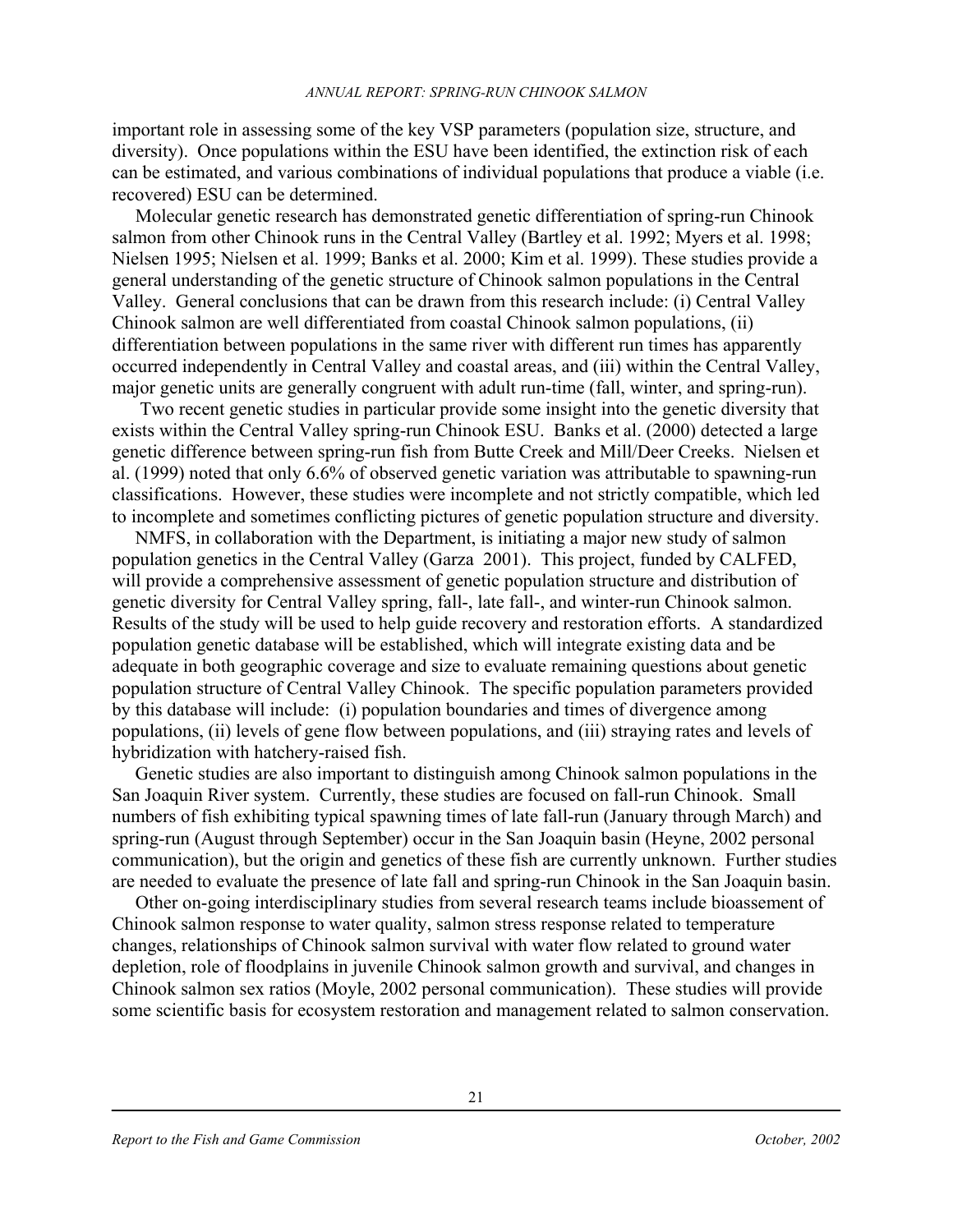### **VII. LITERATURE CITED AND PERSONAL COMMUNICATION**

- Banks, M.A., V.K. Rashbrook, M.J. Calavetta, C.A. Dean, and D. Hedgecock. 2000. Analysis of microsatellite DNA resolves genetic structure and diversity of Chinook salmon (*Oncorhynchus tshawytscha*) in California's Central Valley. Canadian Journal of Fisheries and Aquatic Sciences 57: 915-927.
- Bartley, D., B. Bentley, J. Brodziak, R. Gomulkiewicz, M. Mangel, and G.A.E. Gall. 1992. Geographic variation in population genetic structure of Chinook salmon from California and Oregon. U.S. National Marine Fisheries Service Fishery Bulletin 90:77-100 (authorship amended per errata, Fishery Bulletin 90[3]:iii).
- Bingham, N. and Harthorn, A., 2000. Spring-run Chinook salmon work group: A cooperative approach to watershed management in California. In Sustainable Fisheries Management: Pacific Salmon. Knudsen, E. E, Steward, C. R., MacDonald, D. D., Williams, J.E. and Reiser, D.W. eds. Lewis Publishers, Boca Raton and New York.
- California Department of Fish and Game (CDFG). 1998. Report to the Fish and Game Commission: A status review of the spring-run Chinook salmon (*Oncorhynchus Tshawytscha*) in the Sacramento River Drainage).
- California Department of Fish and Game (CDFG). 2000. Spring-run Chinook salmon annual report for the Fish and Game Commission.
- California Department of Fish and Game (CDFG). 2001. Spring-run Chinook salmon annual report for the Fish and Game Commission.
- California Department of Fish and Game (CDFG). 2002. Sacramento River winter-run Chinook salmon biennial report for the Fish and Game Commission.
- Garza, J. C. 2001. Comprehensive assessment of genetic population structure and diversity for Central Valley Chinook salmon. Research proposal to CALFED.
- Harvey Arrison, Colleen. CCDFG Associate Fishery Biologist, May, 2002. Personal communication.
- Heyne, Tim. CCDFG, Tuolumne River Restoration Center, April, 2002. Personal communication.
- Kim, T.J., K.M. Parker, and P.W. Hedrick. 1999. Major histochemical complex differentiation in Sacramento River Chinook salmon. Genetics. 151:1115-1122.
- McElhany, P., M. Ruckelshaus, M.J. Ford, T. Wainwright, and E. Bjorkstedt. 2000. Viable salmonid populations and the recovery of evolutionarily significant units. U.S. Department of Commerce, NOAA Technical Memorandum NMFS-NFFSC-42, 158 p.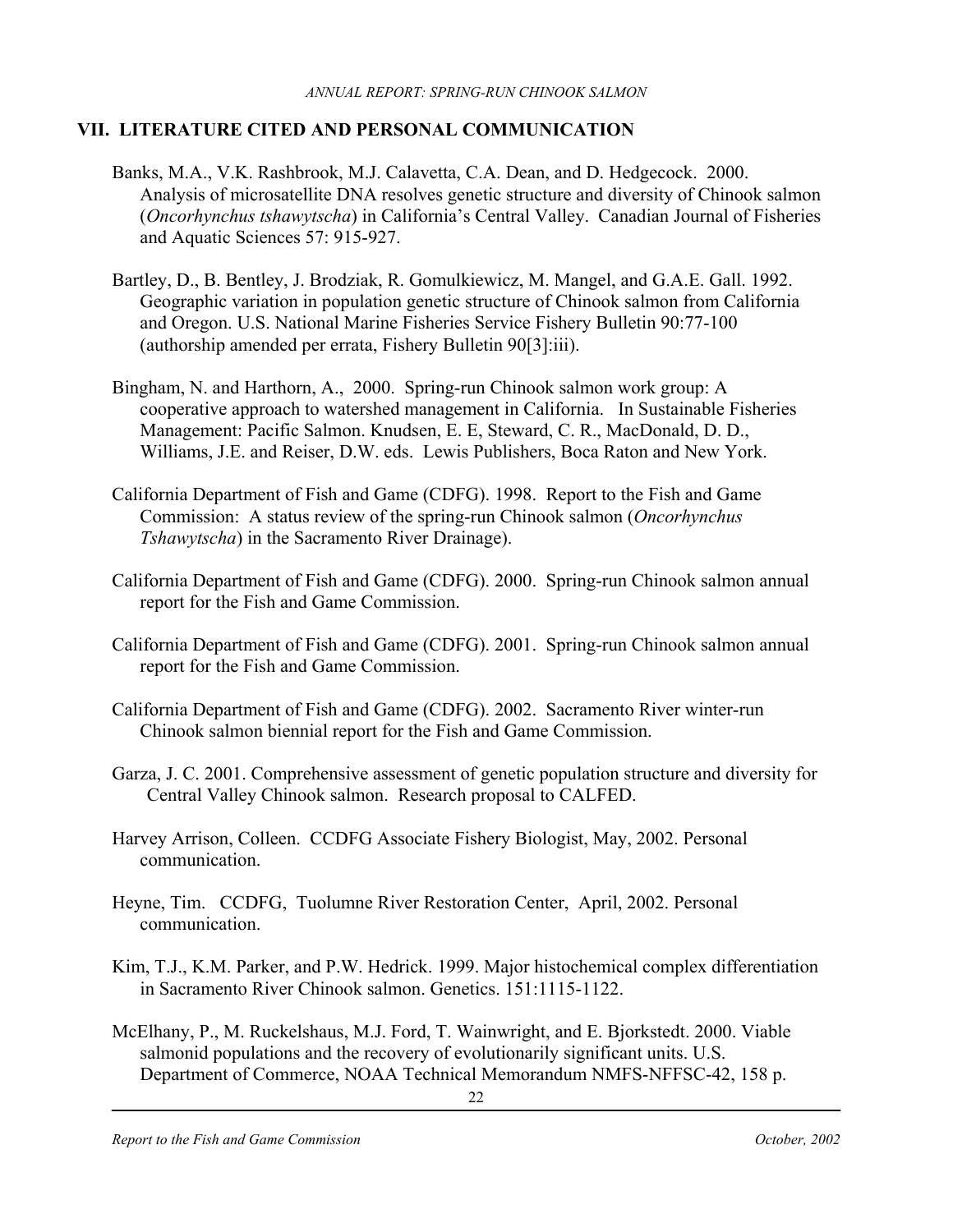- Moyle, P. B. 2002, Inland Fishes of California. University of California Press, Berkeley and Los Angeles, California.
- Moyle, P. B. Department of Wildlife, Fish, and Conservation Biology, University of California, Davis. September, 2002. Personal communication.
- Myers, J.M., et al. 1998. Status review of Chinook salmon from Washington, Idaho, Oregon, and California. NOAA Technical Memorandum NMFS-NWFSC-35.
- Nielsen, J.L. 1995. Mitochondrial DNA frequency distributions in Chinook salmon from the Sacramento-San Joaquin basin and Guadalupe River 1992-1994. Report to California Department of Fish and Game.
- Nielsen, J.L., M.C. Fountain, D.R. Sundermeyer, E.L. Heine, C.L. Malone, and O.L. Avelino. 1999. Microsatellite variation in Chinook salmon spawning runs from the Central Valley, California, 1992-1997. Report to California Department of Fish and Game.

Rectenwald Harry. CDFG, August, 2002. Personal communication.

- Ward, P.D., T.R. McReynolds and C.E. Garman. In preparation. Butte and Big Chico Creeks spring-run Chinook salmon, *Oncoryhnchus tshawytscha* life history investigation 2000-2001. Draft Inland Fisheries Administrative Report, California Department of Fish and Game.
- Yoshiyama, R.M., E.R. Gerstung, F.W. Fisher, P.B. Moyle. 2000. Chinook salmon in the California Central Valley: an assessment. Fisheries 25:6-20.
- Yoshiyama, R.M., E.R. Gerstung, F.W. Fisher, P.B. Moyle. 1996. Historical and present distribution of Chinook salmon in the Central Valley Drainage of California. Sierra Nevada Ecosystem Project: Final report to Congress, Vol. III. pp. 309-361.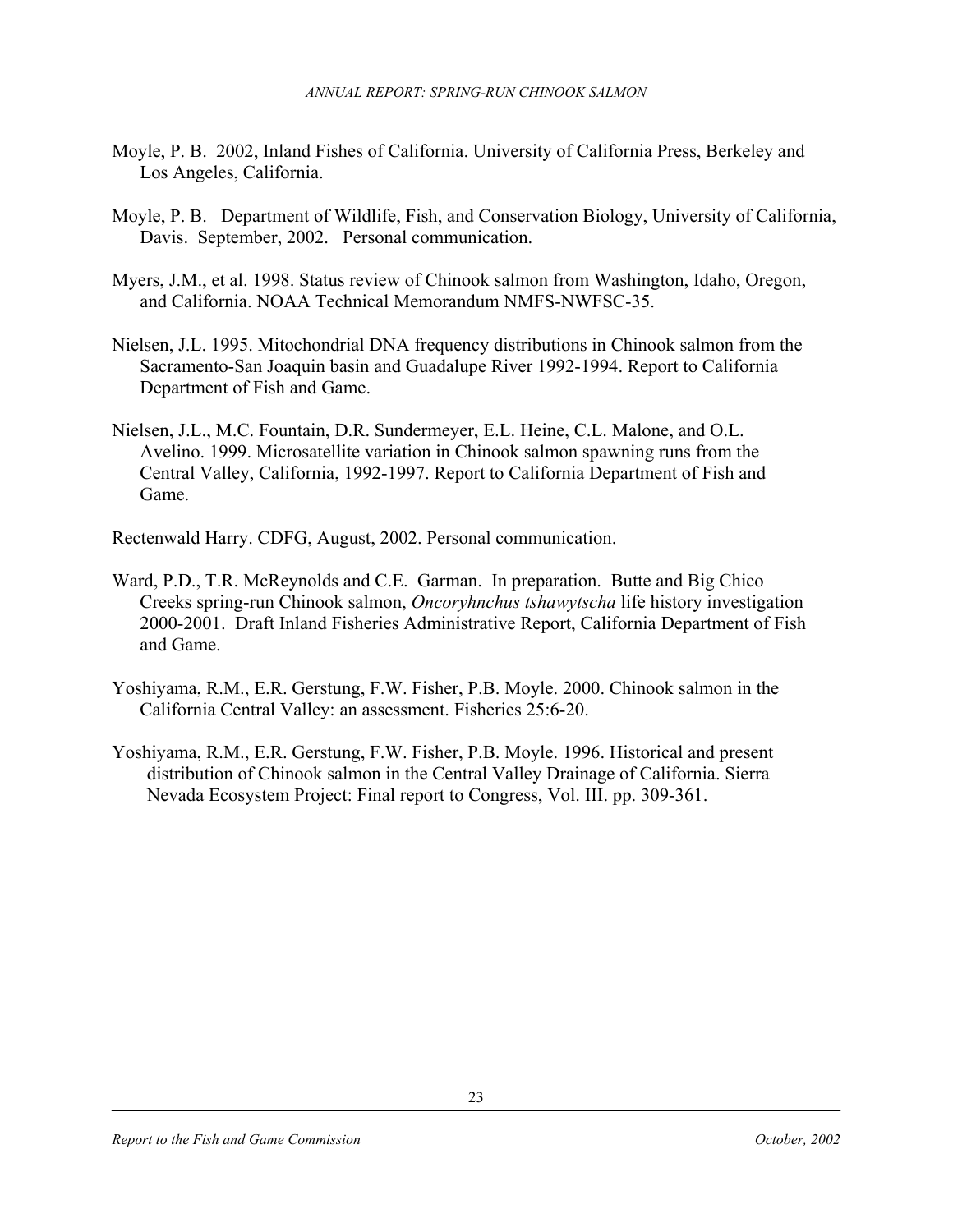#### **VIII. APPENDICES**

| <b>TRIBUTARY</b>       | <b>MONITORING</b>          | <b>RESTORATION AND</b>                        | <b>REPORT</b>          |
|------------------------|----------------------------|-----------------------------------------------|------------------------|
|                        |                            | <b>MANAGEMENT</b>                             | <b>CONTRIBUTOR*</b>    |
| Antelope Creek         | -snorkel survey            | No information                                | Colleen Harvey Arrison |
| <b>Big Chico Creek</b> | -snorkel survey            | Activities of the Department Fish Screen      | Paul Ward              |
|                        | - rotary screw trapping    | Team, Department of Water Resources,          | Roger Cole             |
|                        |                            | and Big Chico Cr. Watershed Alliance          |                        |
|                        |                            | (see Appendix B)                              |                        |
| <b>Battle Creek</b>    | -fish passage monitoring   | Restoration activities to reestablish flow    | Harry Rectenwald       |
|                        | -fish spawing survey       | regimes, passage and stream channel           | Matt Brown             |
|                        | -fish genetic study        | process (see text)                            |                        |
|                        |                            |                                               |                        |
| <b>Butte Creek</b>     | -snorkel/swimming          | Activities of the Department Fish and         | Paul Ward              |
|                        | survey                     | Game, partnership with Ducks Unlimited        | Ken Keller             |
|                        | -carcass survey            | and California Waterfowl Association,         |                        |
|                        | - tissue archive           | Butte Creek Watershed conservancy (see        |                        |
|                        | - rotary screw trapping    | Appendix B)                                   |                        |
|                        | -released coded-wire       |                                               |                        |
|                        | tagged juvenile salmon     |                                               |                        |
| Clear Creek            | -snorkel survey            | Stream flow allocation, spawning gravel       | Harry Rectenwald       |
|                        | -live Chinook and redd     | restoration, and other restoration activities | Matt Brown             |
|                        | counts                     | (see text)                                    |                        |
|                        | - rotary screw trapping    |                                               |                        |
| Beegum and             | -snorkel survey            | No information                                | Doug Killam            |
| Cottonwood             | -spawning survey           |                                               |                        |
| Creeks                 | -salmon carcasses and      |                                               |                        |
|                        | tissue archive for genetic |                                               |                        |
|                        | research and age           |                                               |                        |
|                        | composition                |                                               |                        |
| Deer Creek             | -snorkel survey            | Activities of the Deer Creek Watershed        | Colleen Harvey Arrison |
|                        | -spawning survey           | conservancy (see Appendix B)                  | Diane Gaumer           |
|                        | -rotary screw trapping     |                                               |                        |
|                        | -outmigrant monitoring     |                                               |                        |
| Mill Creek.            | -snorkel survey            |                                               | Colleen Harvey Arrison |
|                        | -spawning survey           | Activities of the Mill Creek Watershed        | Kerry Burke            |
|                        | - tissue archive for       | conservancy (see Appendix B)                  |                        |
|                        | genetic research and age   |                                               |                        |
|                        | composition                |                                               |                        |
| Yuba River             | -escapement survey         | Fish passage program, fish screen and         | John Nelson            |
|                        |                            |                                               |                        |
|                        | - outmigration survey      | barriers work, CALFED Upper Yuba              |                        |
|                        | -spawning survey           | River Studies Program, and CALFED             |                        |
|                        |                            | Lower Yuba River anadromous                   |                        |
|                        |                            | restoration project (see text)                |                        |
| <b>Bay Delta</b>       | -see text                  | See text                                      | Jim White              |
| Sacramento             | -aerial redd survey        | See text                                      | Harry Rectenwald       |
| River mainstem         |                            |                                               |                        |

### **Appendix A. Spring-run Chinook salmon monitoring and conservation efforts in the Sacramento River mainstem and tributaries.**

\* Dr. Qinqin Liu is a lead person to coordinate all the report efforts, and Alice Low contributed information on sections IV and VI. Please see Appendix C for detailed information on each contributor.

24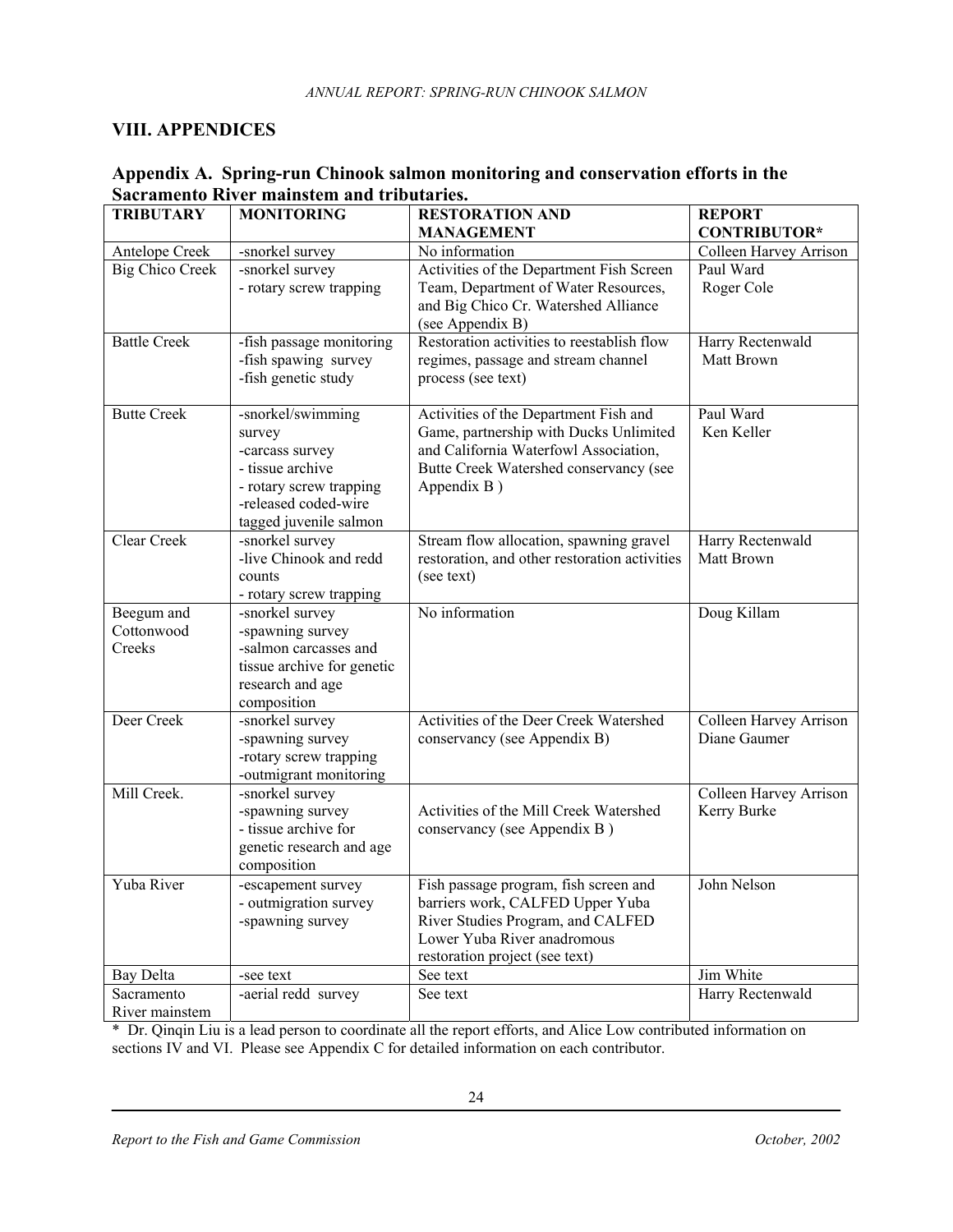# **Appendix B. Restoration and management activities by watershed groups**

--------------------------------------------------------------------------------------------------------------

### **The Big Chico Creek Watershed Alliance**

- Completed an Existing Conditions Report which is available at the Sacramento River Preservation Trust web site.
- Continued to work with and support efforts to improve the fish ladder in Iron Canyon.
- Supported and participated in acquisition of the Hennings Ranch along upper Big Chico Creek to provide additional protection for spring run salmon summer holding areas.
- Partnered with Streaminders Chapter of the Izaak Walton League on two restoration projects along Big Chico Creek.

## **The Butte Creek Watershed Conservancy (BCWC)**

- Implementing Watershed Management Strategy
- Received grant and completed the Butte Creek Property Owners Manual emphasizing Best Management Practices for the 40 acre and smaller landowner.
- Received CALFED grant to complete the Butte Creek Watershed Floodplain Management Plan.
- Spearheaded glass bottle ban for Butte Creek that became law in late 2001.
- Conducted a bottle ban sign program as well as other outreach and educational efforts.
- Completed 4 quarterly newsletters with circulation of over 3000 and with one page devoted to CALTIP and salmon issues.
- Continued expansion of full service web page and email (buttecreekwatershed.org; creek@inreach.com.)
- Held 12 Board meetings, one Spring-Run Salmon celebration and one general membership meeting with elections of directors to the board.
- Board of directors active on many other boards and commissions in watershed bringing a wealth of information to BCWC and representing BCWC outreach throughout the watershed.
- Supported Department of Fish and Game carcass survey method to be used in the Butte Creek adult spring-run Chinook salmon population survey.
- Supported efforts of the Paradise Pines Property Owners Assn in the solicitation of funds for the community-based Wildfire Prevention Grants Program to support the Greenbelt Fire Fuel Reduction Plan.
- Supported the Lassen National Forest Watershed Stewardship program within the Antelope Creek watershed.
- Supported the Western Canal Water District's AB 303 grant proposal for development of groundwater management plan.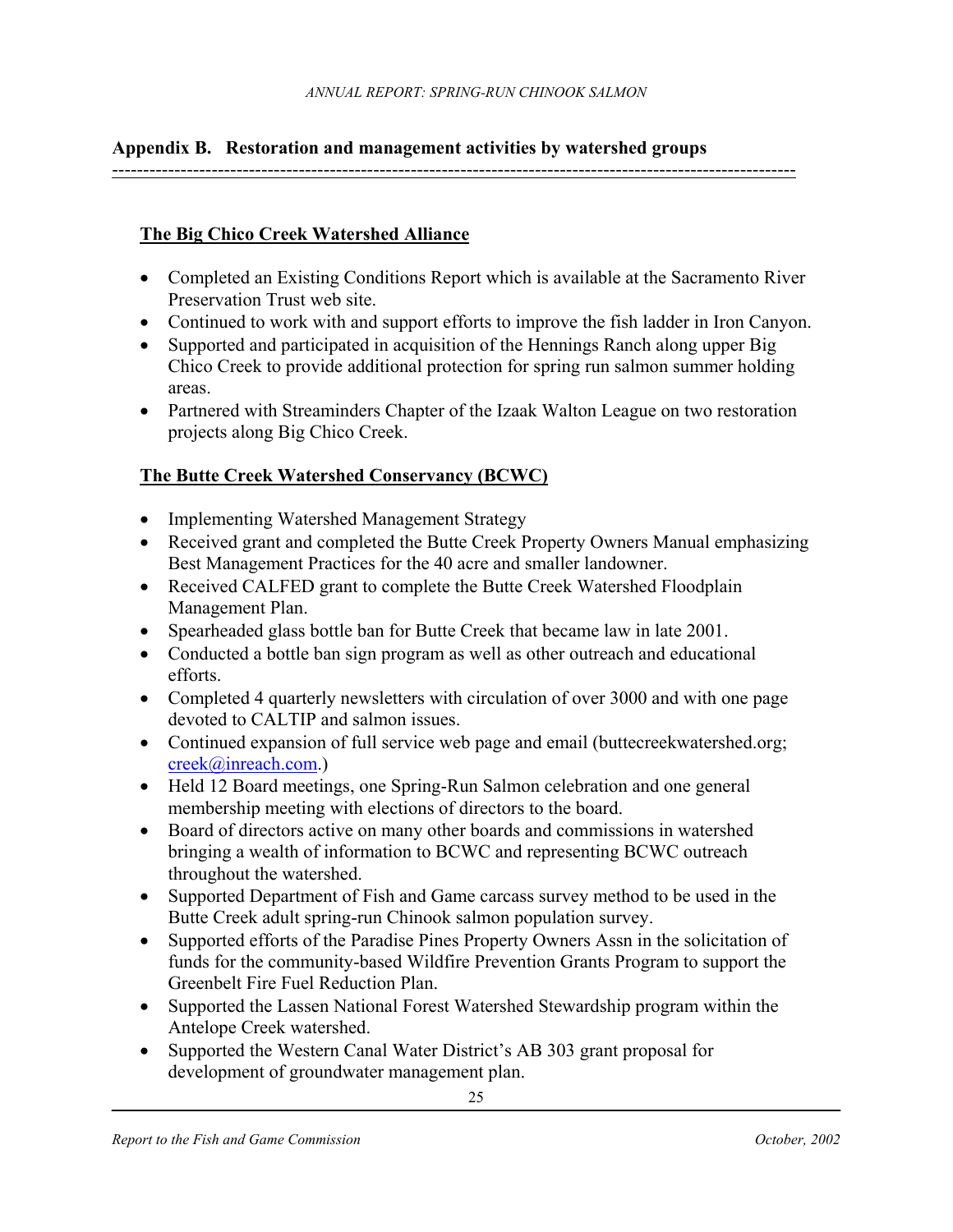- Supported the efforts of the Butte Fire safe Council.
- Held Community Garbage Collection Day for the residents of Butte Creek Canyon.
- Supported the M & T Fish Screen Facility / City of Chico Wastewater Treatment Outfall Short-Term / Long-Term Protection Project affecting fish flows in Butte and Big Chico Creeks.
- Active in recreation management and impact mitigation at abused access points along creek. This involves active contact with county, state and federal land managers regarding these impacts.
- Supporter of Adopt-A-Watershed and like programs in K-12 education.
- Supporter of Spring-run Salmon Workgroup and other local efforts.
- Supported the fluvial geomorphic study of Butte Creek completed in early 2002 with funding from the US Fish and Wildlife Service.
- Supported CDF&G trapping and tagging program.
- Support increased funding for local game wardens.
- Active in Cal-Fed Integrated Storage Investigations program in Butte County.
- Continued partnership with PG&E and Sierra Pacific Industries on restoration of lands donated to BCWC.

### **Deer Creek Watershed Conservancy (DCWC)**

- The DCWC has requested funding thru the Cal Fed Ecosystem Restoration Program for the "Lower Deer Creek Restoration and Flood Management: Feasibility Study and Conceptual Design". This proposed project would redesign the flood channel of lower Deer Creek to a more natural stream process while providing for better flood protection.
- The DCWC Management Plan identifies a strategy to maintain the high water quality of Deer Creek. Several actions are being implemented to address this strategy: Implementation of road-restoration to reduce sediment load is continuing on Collins Pine Company Almanor Forest Lands. A Grant Proposal has been submitted to Cal Fed for additional road restoration projects. Another action is implementation of the Highway 32 Hazardous Spill and Assessment Plan, completed in 2000. The Conservancy is coordinating with Cal Trans to locate deployment sites for HAZMAT team's equipment along Highway 32.
- The Conservancy is seeking funding and moving forward on a Deer Creek Water Exchange Program. This Program will provide instream flows during critical periods of adult salmon migration in exchange for ground water during critical irrigation periods.
- The DCWC in continuing to implement a Watershed Management Plan strategy to manage rangeland for multiple resource protection and enhancement. After completing a Rangeland Water-Quality Management Plan and conducting educational workshops, the Conservancy is pursuing a Rangeland Continuation Project to assist participants of the workshops in the design and implementation of Rangeland Monitoring Plans for their land.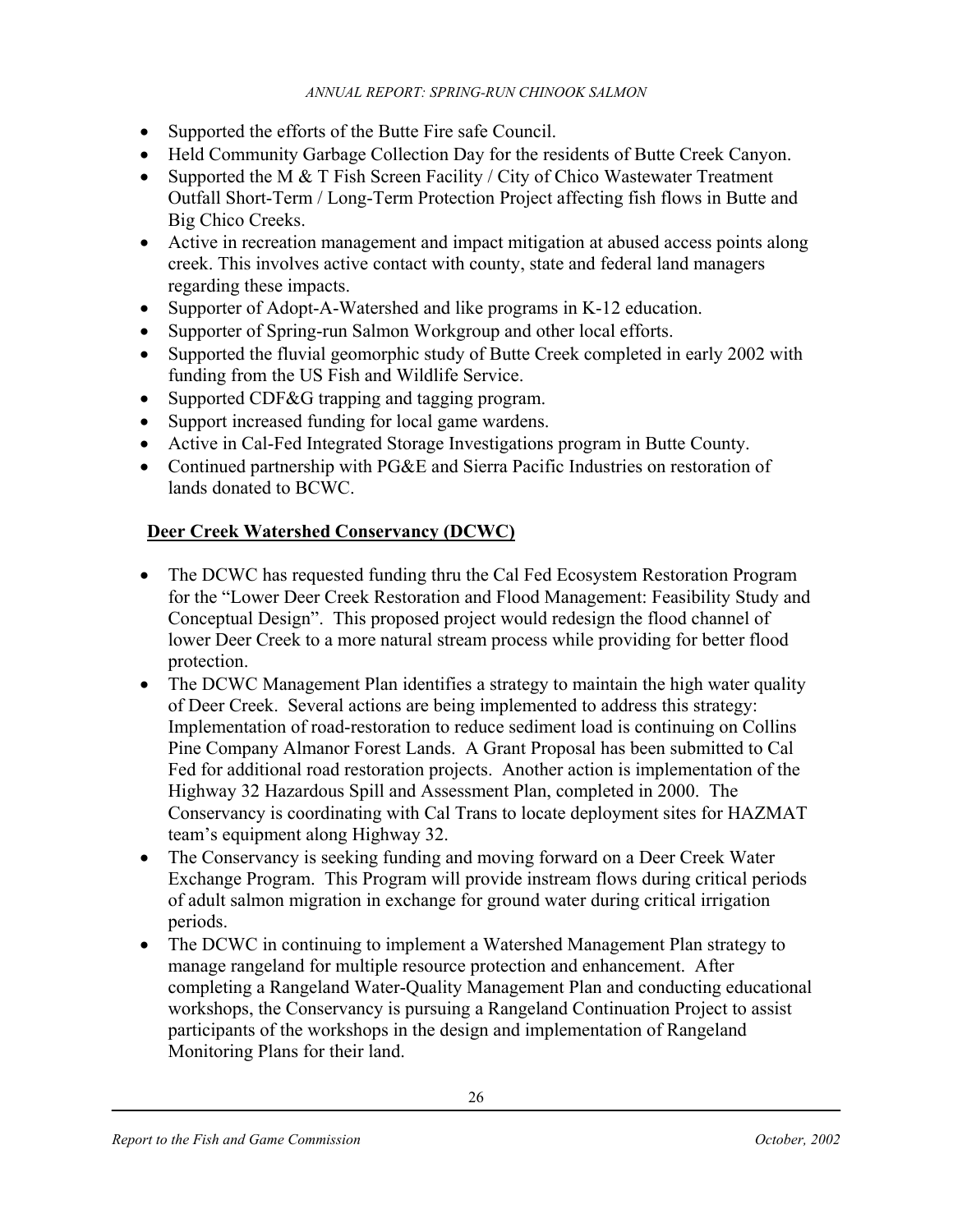- The Vina Resource Conservation District (RCD) has received funding for a bank stabilization Project on Highway 99 along lower Deer Creek and is working with the U.S. Forest Service on a meadow restoration project on Gurnsey Creek, tributary to upper Deer Creek. The RCD is also continuing to actively remove giant reed (*Arundo donax*) and prevent further encroachment of this invasive plant along the lower Deer Creek riparian corridor.
- The Conservancy continues to hold an annual stakeholder meeting to discuss past and future projects that have been identified in the Watershed Management Strategy.

## **Mill Creek Conservancy (MCC)**

- The MCC is implementing the Ishi Wilderness/Mill Creek Watershed Restoration Project. This 3-year project includes removing feral cattle within the Mill Creek Watershed. Full implementation of this project will reduce a chronic source of soil erosion and sedimentation, improve fish and wildlife habitat, maintain water quality at natural seeps and springs and provide increased protection of Native American cultural sites. Monitoring activities will include trail inventories, watershed condition surveys, and forage utilization surveys.
- The Conservancies Fire Committee continues to monitor fire management and fire planning strategies of all involved agencies to reduce the impacts of catastrophic fires and protect resources within the watershed. An ongoing project is the standardized posting of all fire access roads to assist fire crews in the event of an emergency.
- The MCC continues to monitor the Lower Mill Creek revegetation Project. This project provided funding for restoration on sites damaged by flood waters.
- The Conservancy is actively involved with Los Molinos Unified School Districts Partners in Education Program. This community based partnership gives local students the opportunity to participate in stream restoration activities and water quality monitoring while learning about watershed stewardship and land management.